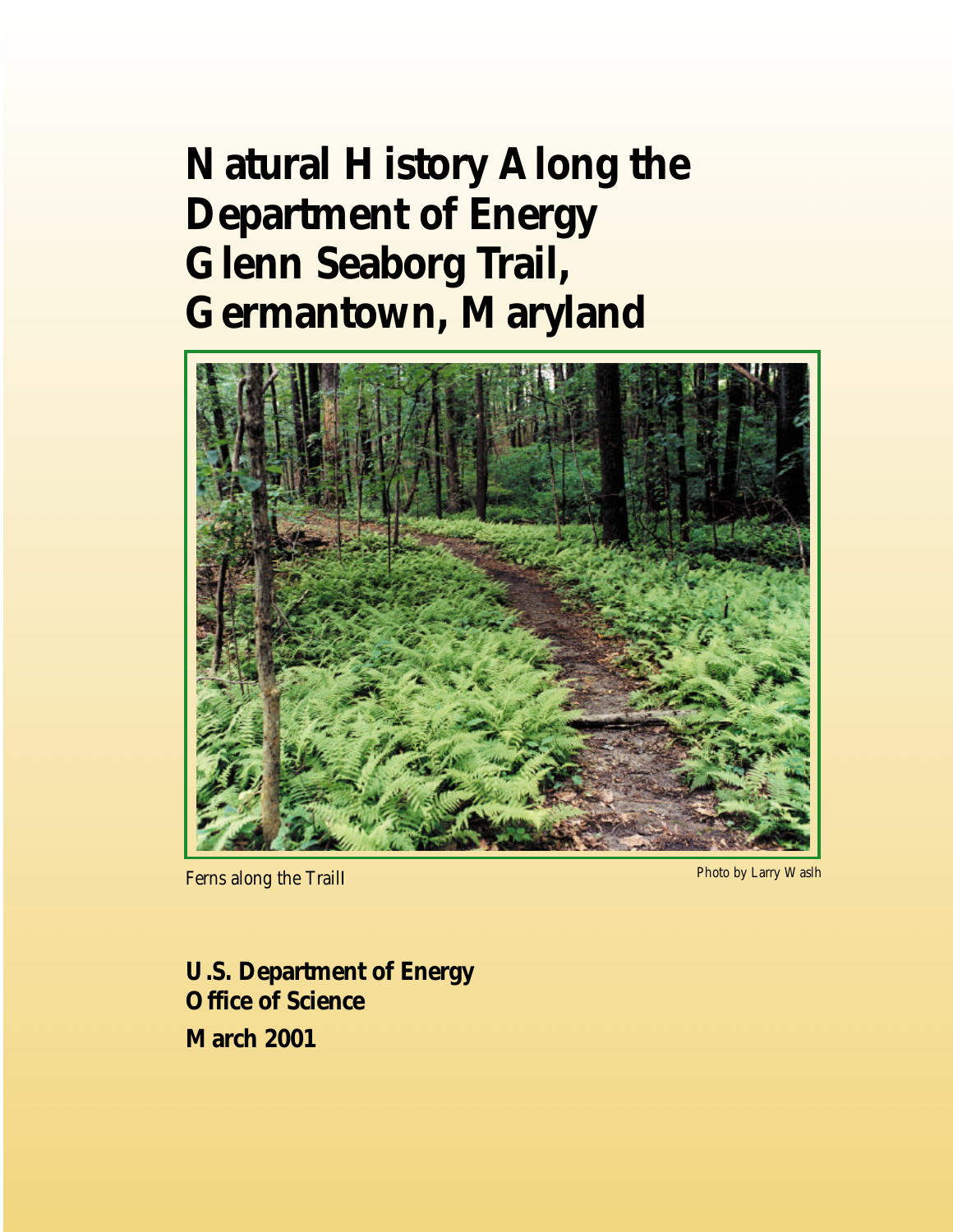**Natural History Along the Department of Energy Glenn Seaborg Trail, Germantown, Maryland**



By Clarence R. Hickey Office of Science Division of Environment, Safety and Health U.S. Department of Energy 19901 Germantown Road Germantown, MD 20874-1290

> Emily F. Dyson Roy F. Weston, Inc. 1395 Piccard Drive, suite 200 Rockville, MD 20850-4391

Lakia N. Powell Intern, Office of Science Division of Environment, Safety and Health U.S. Department of Energy Germantown, MD and University of Maryland, Baltimore County 1000 Hilltop Circle Manokin, #321 Baltimore, MD 21250

March 2001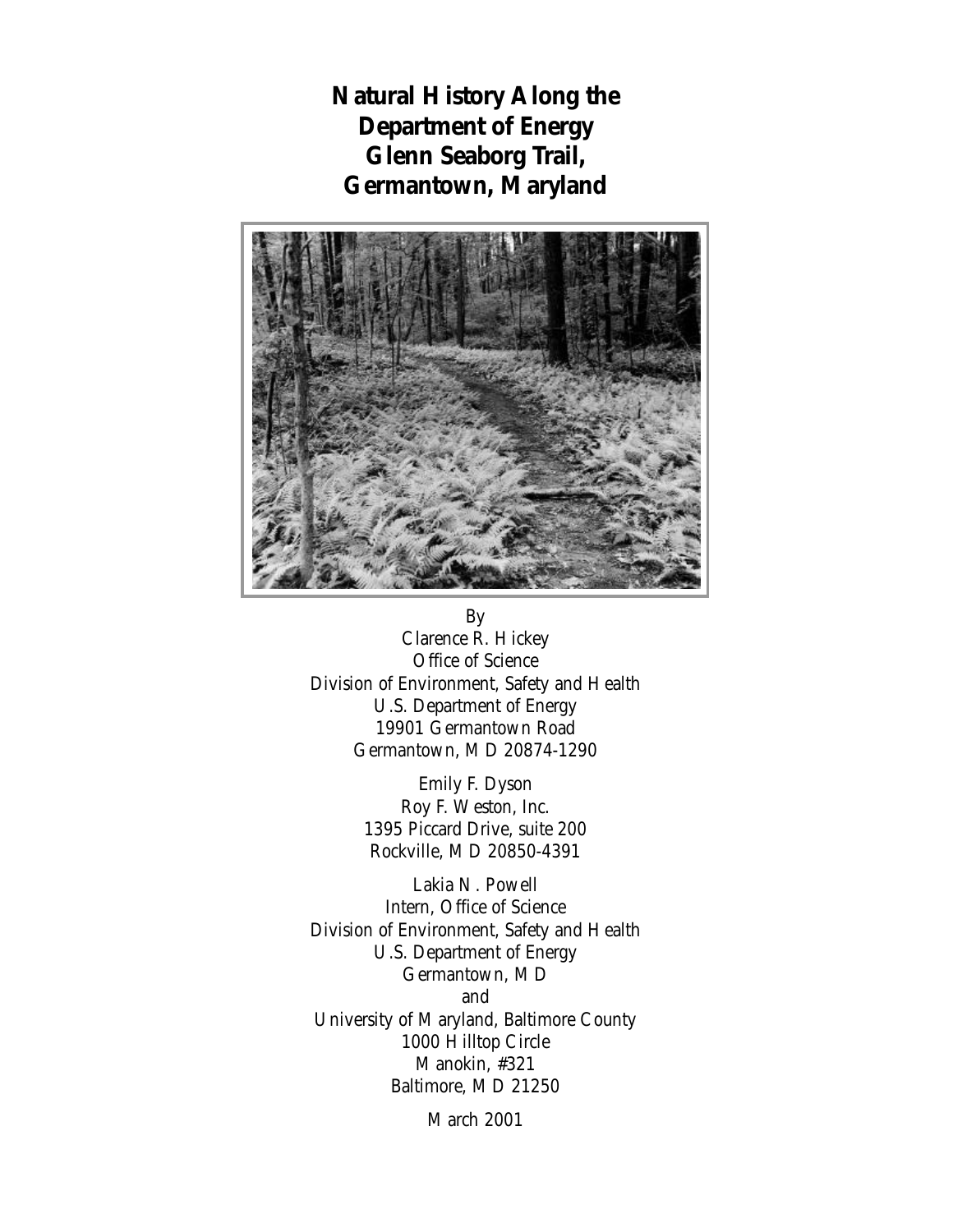# **Table of Contents**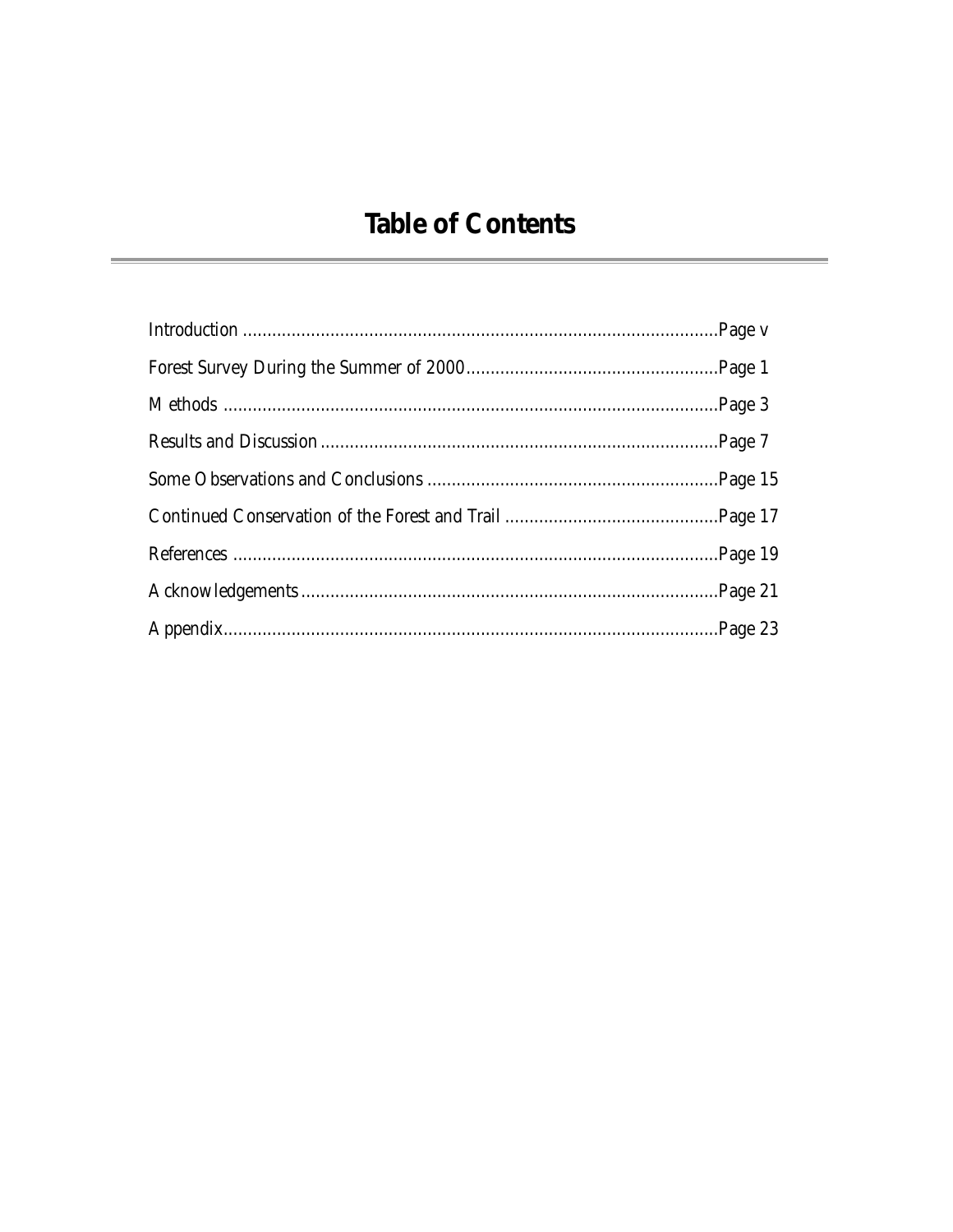### **Introduction**

Before the U.S. Atomic Energy Commission (AEC, now the U.S. Department of Energy) headquarters was built in Germantown, MD, (during 1956 - 1958), the land the site is built on belonged to Mr. William O. Dosh, a farmer living in Gaithersburg, MD. Mr. Dosh farmed most of the land, but apparently left a healthy portion of the natural terrain wooded and uninterrupted around the periphery of the farm site. An aerial photograph of the Dosh farm was taken in 1955 by the AEC when it was searching for a remote site on which to relocate and build the AEC headquarters. That photograph (Figure 1), from the archives of the Montgomery County Historical Society, shows that the 7-8 acre wooded area, that now contains the Seaborg Trail on DOE's property, was intact in 1955. Today, that natural terrain and wooded area remain near the southeastern border of the Germantown site. The wooded area has remained relatively undisturbed due to restricted access and by hands-off management over time by the AEC and the Department of Energy (DOE) Germantown site caretakers.

A number of DOE's sites nationwide have preserved forests and other significant ecological resources by virtue of their security needs and fenced property lines, areas that would not have been preserved otherwise. Security and fences at some DOE sites for 40-50 years have resulted in restricting human access and have allowed the natural habitat to naturally regenerate and self-renew. The preserved quality habitat that has resulted at some sites has been an unintended, yet beneficial, consequence of the need for long-term security. The Department of Energy headquarters site at Germantown, Maryland, also has achieved this by virtue of site security, which includes a peripheral fence line that has restricted access since the site was purchased in 1955. The Germantown site thus has preserved the small 7-8 acre stand of woods, which contains a small headwater creek running through it.

Dr. Glenn Seaborg, was a world-renowned chemist, Nobel laureate, and Chairman of the AEC at its Germantown headquarters from 1961 to 1971. He had a great appreciation for nature and hiking. He would frequently take hikes through this stand of woods during or after his lunch hour. Dr. Seaborg had a small trail cleared trough the forest, where he then began bringing his colleagues and business partners along during his daily hikes; they would walk, talk business, and enjoy nature's beauty, all at once. AEC and DOE employees have referred to the Trail ever since, as the "Glenn Seaborg Trail." This is not the only trail Seaborg is known for blazing. He and his wife, Helen would hike ten to fifteen miles in their leisure time. In 1979, the couple laid out an inter-connected network of 12-mile trails in the East Bay hills near San Francisco that extended from Contra Costa Country to the California-Nevada border. It has been reported that the Seaborgs actually hiked across the entire network that is now a link in a cross-country trek put together by the American Hiking Society.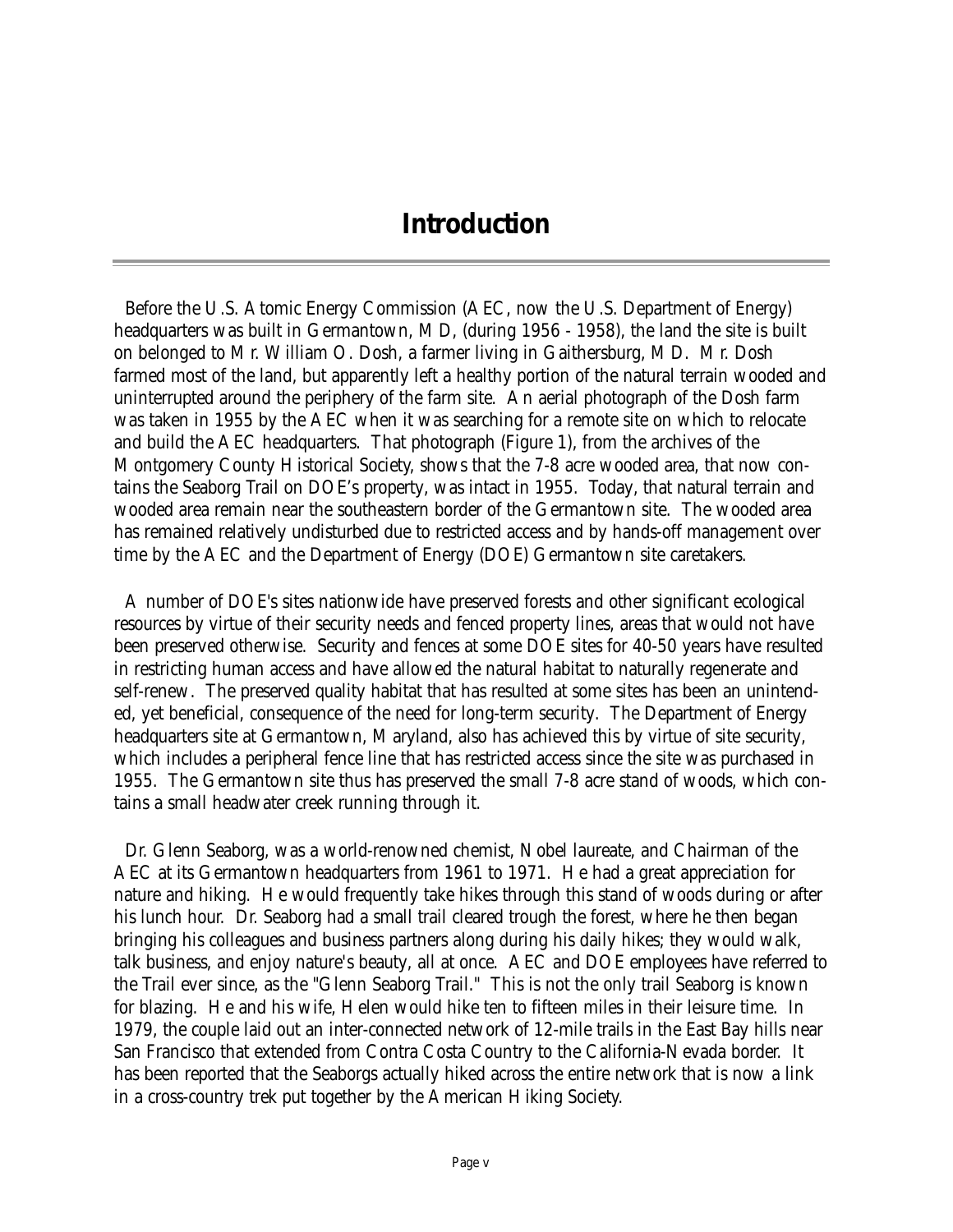### **Forest Survey During the Summer of 2000**

AEC and DOE employees have been walking on the Seaborg Trail through the wooded area for more than 30 years. It provides a nice, quiet and restful natural atmosphere in which to take a break from the routine of government activity in the headquarters building on the Germantown site. Some years ago, a few trees along the Trail were marked with aluminum tags noting their common names. In the summer of 2000, just three trees still bore their tags whole and in place. There are several species of trees along the Trail that could be re-marked for information of the employees, so that enjoyment of the Trail and woods could be more informative, as must have been the intent of those who originally marked the trees some years ago.

This study was conducted, in part, under the auspices of the Office of Science Intern Program that funded the availability of author Powell, during the summer of 2000. The forest survey was conducted between May 16 and August 25, 2000, to describe this wooded area and its main tree species, to establish a relative time frame and age for the woods, and to better understand the human history of this piece of forest. One outcome of the study was to be a report on the findings that could be made available to employees of the Germantown site, for their information. This report is that outcome. It also was intended that the common and Latin names of the main tree species along the Trail would be offered to the Germantown facility site manager, so that new name markers could be made for those trees. Eight botanical markers were placed in the forest during October 2000.

Discussions with the DOE History Division in Germantown generated a collaborative project to contribute a segment on natural history of the Germantown site to a display on the institutional AEC/DOE history that was being designed and produced by the History Division. Companion brochures to the display also were to be prepared, one on the institutional history, and a second on the natural history, based on the results of this forest survey and other information. A display entitled "Why Germantown?" was completed and was opened to DOE employees and the public on September 6, 2000. Two companion brochures also were produced by DOE and made available publicly on September 6, 2000. A brochure entitled "Germantown Site History" discusses the selection of the Dosh family farm in Germantown for the AEC headquarters site, along with its related Cold War history. It also discusses the creation of the walking path through the woods on the Germantown site, by AEC Chairman Glenn Seaborg in the 1960's that became known as the "Seaborg Trail". DOE Historian Dr. Marie Hallion and Office of Science intern Marc Goodwin wrote this site history brochure. A second brochure entitled "Germantown Facility: A Natural History" discusses the natural history over time, from the Dosh farm in 1955 through a reforestation project in the year 2000. Authors Hickey and Powell wrote it. The brochure also relates the natural history along the Seaborg Trail, which is summarized in large part from earlier drafts of this report. Some prelim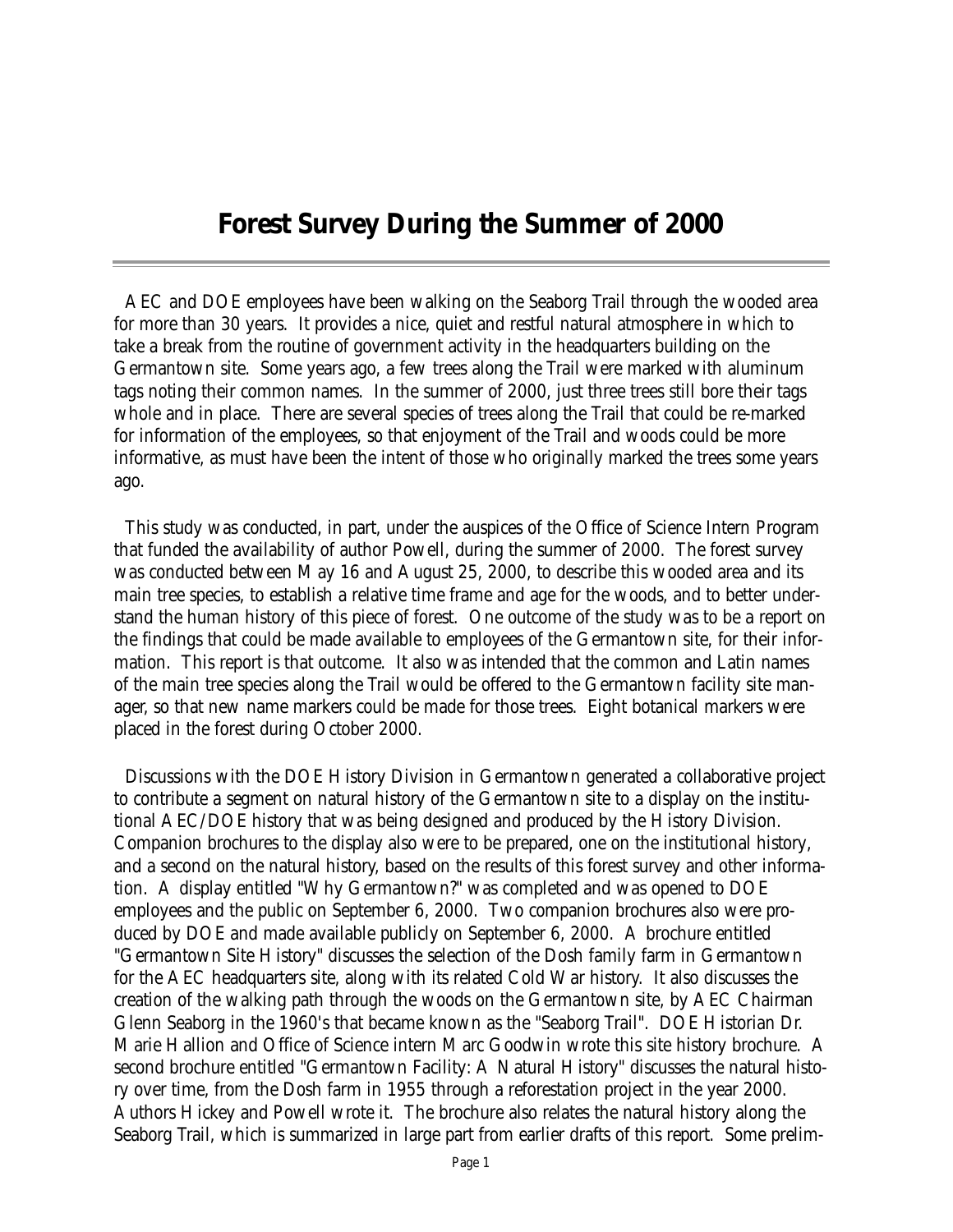inary findings from the forest survey also were reported by author Powell in the August 2000 issue (Vol. 23, No. 6, p. 5) of the Department of Energy's corporate newsletter, *DOE This Month*, in an article entitled "Germantown site preserves natural history".

We recommend that the brochure on site and institutional history and the brochure on natural history be read together as companion pieces, in order to fully understand and appreciate the interplay of human history and natural history on the land and the Germantown site over time. People and the environment have been, and continue to be, intrinsically and irreversibly linked together, each affecting the other. When read together, the two brochures portray this linkage. They also portray the similarities between the  $HQ$  Germantown site and many of DOE's field sites across the country. These similarities include their Cold War histories, their remote siting for safety and security, the encroachment of the local community right up to the fence lines, and the unintended consequences of preserving natural habitat due to the security measures that restricted access to the sites and their resources. We hope, therefore, that the brochures and display will assist DOE employees in enhancing their awareness of the histories of the Germantown site and, thereby, enhancing their "DOE sense of place", by linking this HQ site with its counterparts nationwide. Both brochures are included as attachments to this report.

During the drafting of this survey report, we found a few very minor mistakes in the natural history brochure regarding the time frames for some of the trees noted on the site map in the brochure. For example, in the natural history brochure, the "White Oak ca. 1810's" near the north bridge actually should be "ca. 1800's", since our estimated age for that white oak is 192 years. These age estimates, however, are not precise and represent general time frames, as discussed in the methods section below. These have been corrected on Figure 4 of this survey report.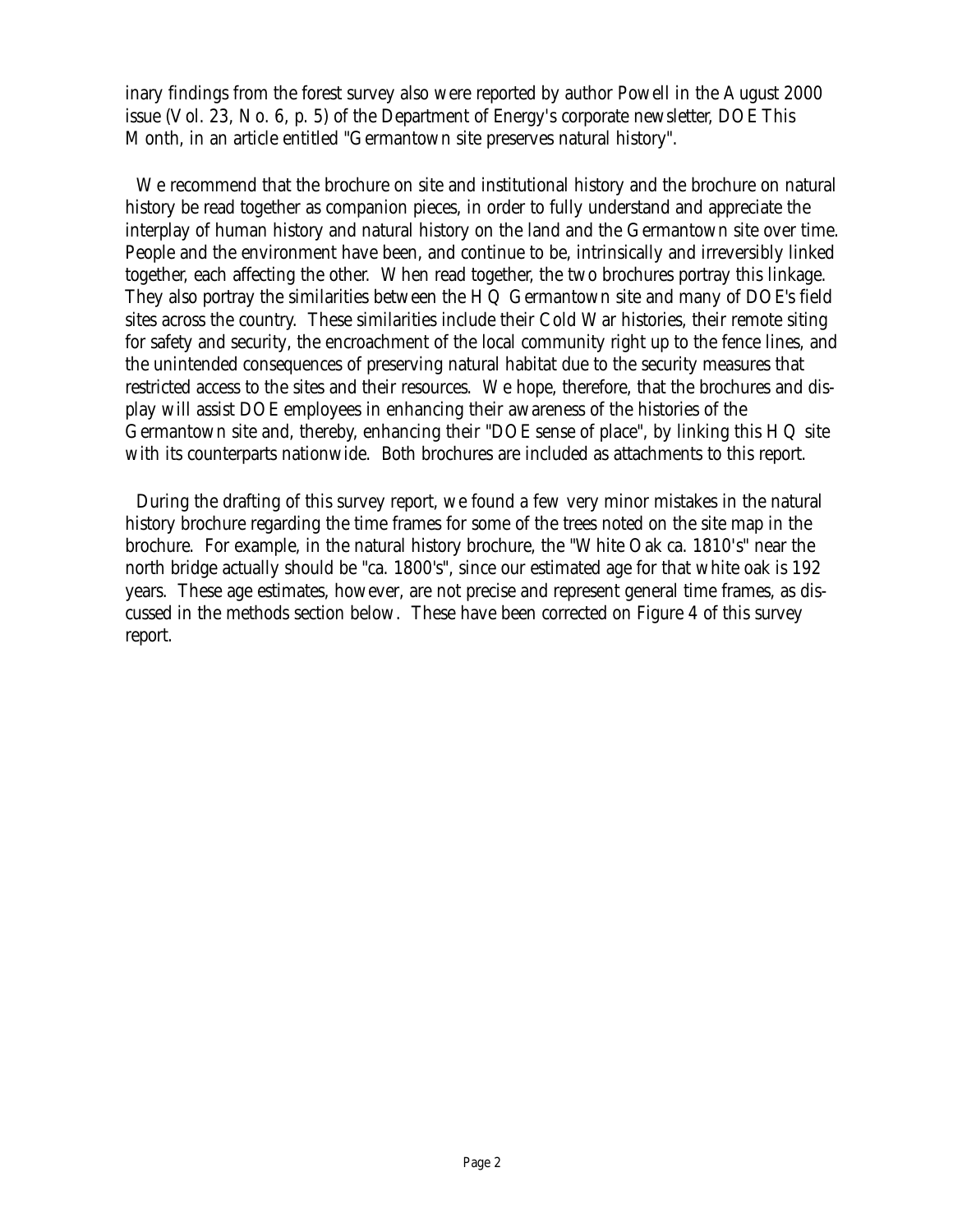The forested area along the eastern boundary of the Germantown site was surveyed to describe, in general, the diversity and distribution of the main trees in the forest. Also, of interest were those tree species that appear to dominate in number and size, and thus probably are the oldest trees. These species would define the canopy and provide a means for understanding and interpreting the forest, its relative age, and history. The forest also was surveyed in order to map its main natural features, plus its accommodations for human use - the Seaborg Trail, its bridges and benches, the creek, and the remnants of old farm fence lines.

#### **Establishment of Survey Reference Points and Mapping of the Forest.**

We obtained a 1992 soils map of the DOE Germantown site to use as a starting point. It was provided by the Germantown Team of the DOE Facilities Management Group. The map shows the location of the forested area at the eastern side of the site, along the fence line that denotes the site boundary. The map contains contours of the land and its elevations (in feet) above sea level. From that map we copied the portion containing the forested area, on which we could plot the locations of the main features of the forest area during our survey. Figure 3 is a copy of the portion of the soils map containing the forest, to which have been added our reference points. The features we were interested in included: the main individual trees to be used for aging; the location of the creek and feeder stream; the path of the Seaborg Trail; the location of the two benches along the Trail; the locations of the three bridges that span the creek along the Trail; the locations of understory plants of interest; and the locations of the remnants of old farm fencing.

We used a meter wheel to measure distances and place survey markers within the forest. We measured the length of the Trail from its north entrance to its south entrance, a distance of 1273 feet, or about one quarter mile. We measured the fence line beginning at the elbow in the fence, on the eastern hillside, near I-270 (see Figure 3). We marked the fence every 100 feet heading in a southerly direction until we reached the southern edge of the forest, a distance of 861 feet. Each 100-foot increment was labeled, beginning with "F-0" at the elbow and running to "F-800", with "F-861" as the ending point. We also marked the fence every 100 feet in a northerly direction beginning at "F-0" and running to the edge of the forest parallel to I-270, a distance of 300 feet. We used these fence line markings as reference points from which we could use the meter wheel to measure the locations of items of interest. We walked perpendicular from the fence line reference points until we reached the Trail, the south entrance of the Trail, the creek, the benches, the old farm fence, and several trees to be aged. Some tree locations were plotted by triangulating them from two or three established reference points, that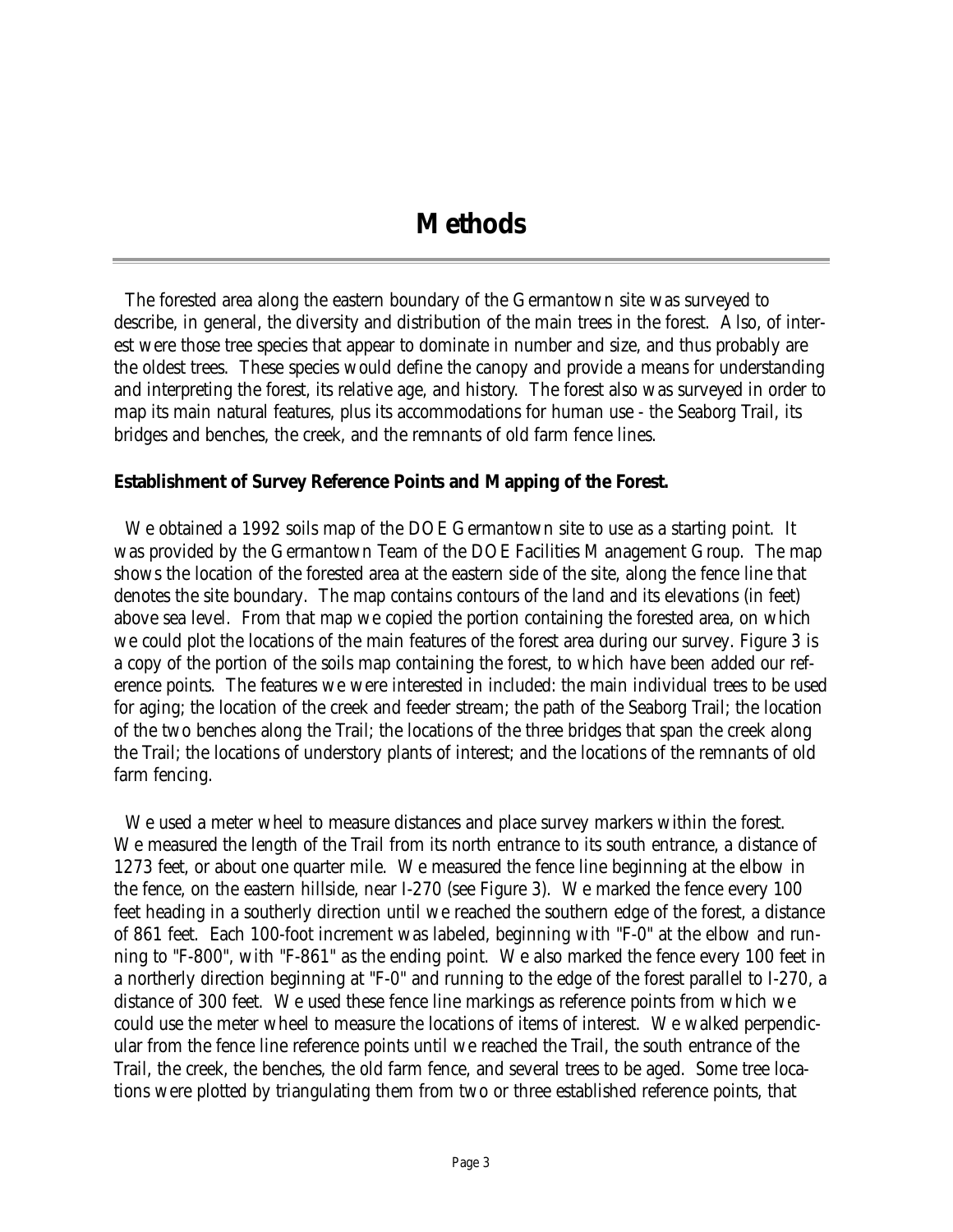could be a combination of fence line reference points and/or other well defined tree locations (such as the large white oak dating to the 1840's that is just upslope from the creek in the southern edge of the forest, see Figure 4).

We used surveyor's stakes to set up two transects ("A" and "B") across the forest to use as reference points, along with the pump house and the north bridge at the extreme northeastern end of the forest. From these points, we used the meter wheel to plot the location of the northern entrance of the Seaborg Trail, as well as the locations of several trees that we measured for their circumference, to be used in estimating their ages, as described below.

#### **Aging of Trees and the Forest**.

Using the methods described below, we collected girth measurements to estimate the ages of tulip poplar and white oak throughout the forest. We started on the eastern hillside, since that is where we began with the assistance of a forester from the Maryland Department of Natural Resources, with the coring and aging of two white oak. We also surveyed what appeared to be the largest trees along the Seaborg Trail, as well as trees off the Trail in various places in the forest. We surveyed trees at random in the northern edge and along the terraced area of the western hillside, both upslope and downslope of it. We wanted to compare ages of the trees along the terrace in order to test our observation that the terrace seemed to be at the edge of the farmland and the forest in the 1955 farm site photo (Figure 1). That area now appears to be newly regenerated forest.

On May 16, 2000, Maryland Department of Natural Resources (MDNR) forester David Plummer assisted us in aging a few key tree species that would be used as reference for aging other trees and for estimating the relative age of the forest in general. Mr. Plummer used an increment borer to remove cores from four trees - two white oaks, one tulip poplar, and one Virginia pine. We chose intermediate size trees to bore, and purposefully avoided boring the largest or "premier" trees" in the forest. The annual rings on each core of the trees were counted by several people and then averaged to obtain the empirical age of each tree. The girths (or circumference) of the two white oaks and the tulip poplar were measured at a height of 4.5 feet above the ground level to obtain the diameter of the trees at breast height (d.b.h.). Mr. Plummer measured the girths using a forestry tape rule that is calibrated in inches of diameter, rather than in inches of circumference. The d.b.h. measurement in inches then was used to calculate an estimated age for two of the tree species, using a standard growth factor for each species. As suggested by the MDNR, we applied a growth factor of 5 for the slower growing white oak and a factor of 3 for the faster growing tulip poplar. This forestry technique of estimating age then was applied by multiplying the d.b.h. (in inches) times the growth factor to arrive at an estimated age for the trees (in years). These estimated ages then were compared with the empirical ages (from the core samples) to test whether it would be reasonable to obtain estimated ages for many other white oak and tulip poplar by recording d.b.h. data for these two species throughout the forest. These two species were focused on since they appeared to be dominant species in the forest in terms of numbers and size (thus suspecting that they might be among the oldest trees in the forest), and in distribution within the forest. These data are presented in Table 1.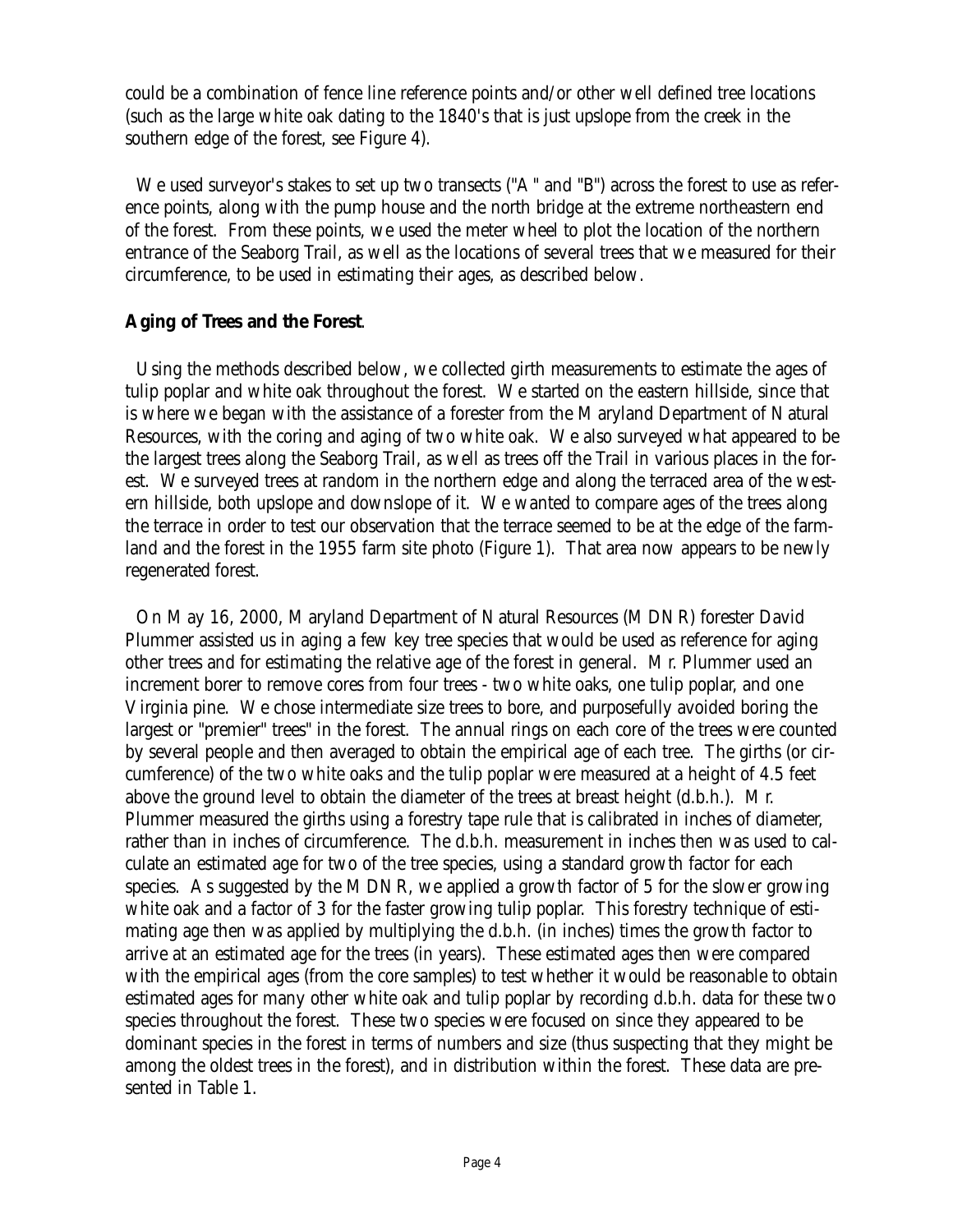There was reasonable agreement of the ages obtained for the two species of trees using the core boring method and the d.b.h. estimation method. MDNR forester Plummer indicated that for the larger and older white oaks, an estimated age within 30 years of the empirical age would be reasonable for arriving at a relative age of oaks in the forest. Our data for these two white oaks yielded estimated ages within 13 years of the empirical ages. For both white oaks, the d.b.h. method underestimated the ages obtained by counting the annual rings on the cores. It is possible, also, that the white oaks actually might be older than indicated by the number of rings. *The North American Tree Guide* web site (http://www.treeguide.com) indicated for white oak that: "Shoots are usually browsed by deer and other mammals, and a new stem repeatedly sprouts. This may go on for many years before a shoot finally escapes predation, so that the root system is often 10 or more years older than the shoot system." For the one tulip poplar from which a core was obtained, the d.b.h method overestimated the age by about 6 years compared with the count of annual rings (Table 1).

It seems probable to us that our d.b.h. method of age estimation is not precise for individual trees. It may be more accurate, in a relative sense, for groups of trees or for a stand or forest, by using the range of ages of the trees surveyed, or by using an average value if the trees are all of similar size. This method probably is not precise, also, for trees of the same species that are located in different areas of the forest with differing soil or water availability conditions. We thus accepted an imprecision in the ages we estimated for the trees we surveyed, but believe that we were able to define a relative and reasonable overall time era for the forest, with which we could compare and discuss known or suspected human history. So, we estimated the ages of many trees, portions of the forest, and the entire forest with these understandings and limitations in mind, as we set out to provide a general understanding of the forest and Trail that could be communicated for the benefit of DOE HQ employees.

We wanted to be able to estimate the ages of many other individual white oak and tulip poplar trees in order to describe the forest in relative terms and to estimate its age or time era. We also wanted to be able to estimate the ages of portions of the forest, as the forest appeared to contain groups of trees or stands of different sizes, and probably ages. We wanted to be able to use the d.b.h method, since it is easy to perform. The increment coring method provides a more accurate age for individual trees, but it wounds the trees being surveyed and has the potential to open the way for infection or insect pests to get into the cored trees. Core boring, therefore, might be potentially harmful if it were used on many trees in the small forest we wished to survey. We did not want to risk damaging the forest we set out to survey for conservation purposes. The only precise way to age the trees with confidence would be to either obtain cores from a reasonable and statistically valid sample of trees, or by counting the annual rings on a similar sample of felled trees. Unwilling to do either, we chose the d.b.h. method, as a non-destructive technique, while understanding its limitations in precision and accuracy.

We obtained a standard carpenter's tape rule for use in measuring the circumference of the trees. We used it to re-measure the trees that had been measured for d.b.h by Mr. Plummer. We converted the circumference measurements (in inches) to a calculated diameter (or calculated d.b.h.) by dividing the circumference of the tree by 3.14. We then compared our calculated d.b.h. measurements with the d.b.h.'s measured by Mr. Plummer. These comparisons were extremely close, as were the comparisons of estimated ages using our calculated d.b.h. measurements and those of the forester. See Table 1.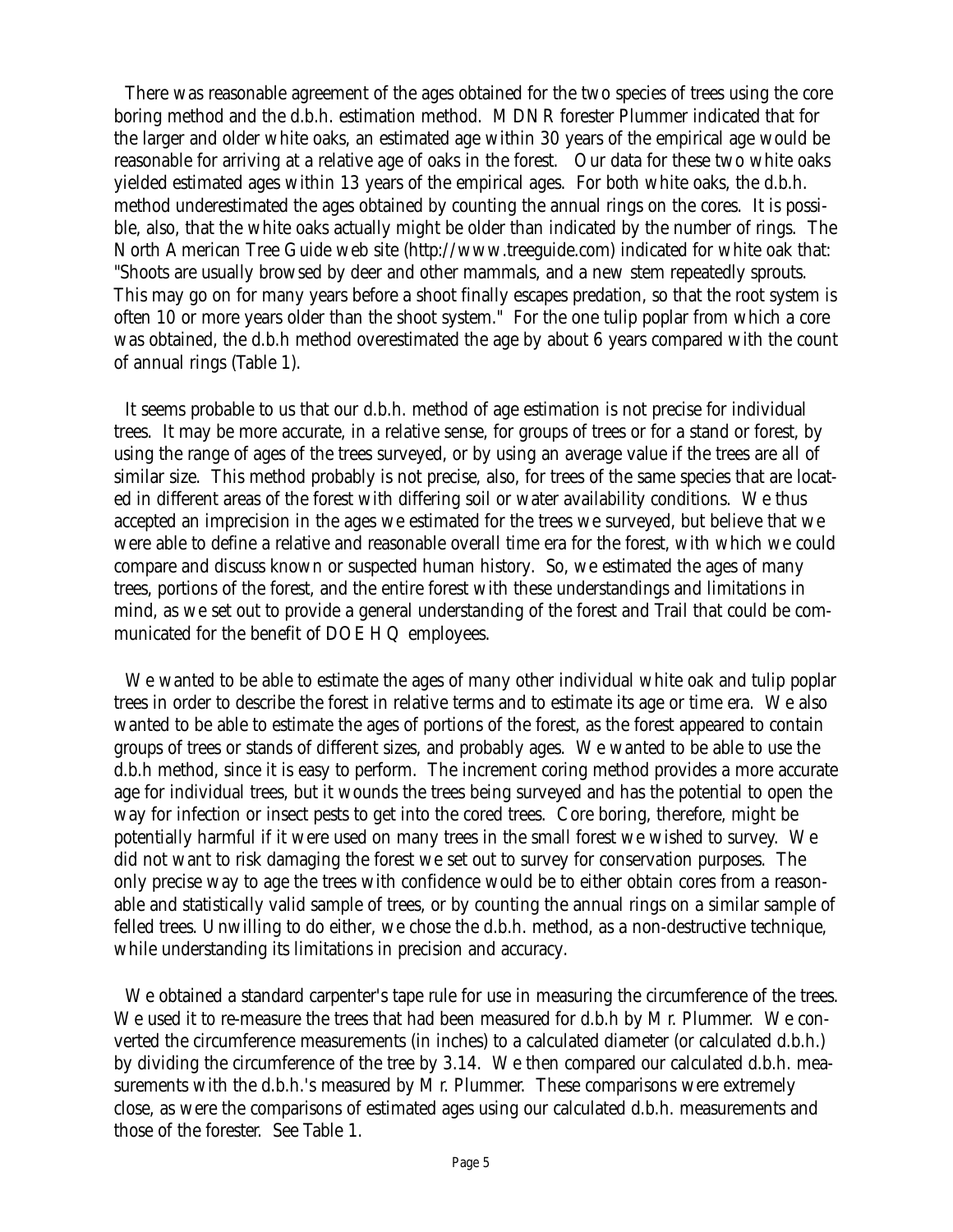#### **Tree and Plant Identification**.

The main species of trees in the forest were identified using various field guides, including those by Harlow (1959), Little (1988), Petrides and Wehr (1998), and Wernert (1982). We also used Wernert (1982) to identify some of the understory plants. In the fall of 2000, we collected some fallen leaves, twigs, and acorns to confirm the identity of some species. We consulted with botanist Diane Lewis at Brookside Gardens, in Wheaton, Maryland, to confirm the identification of two species of ground ferns that occur along the central portion of the Trail on the eastern hillside, and two fern species from the northern edge of the forest.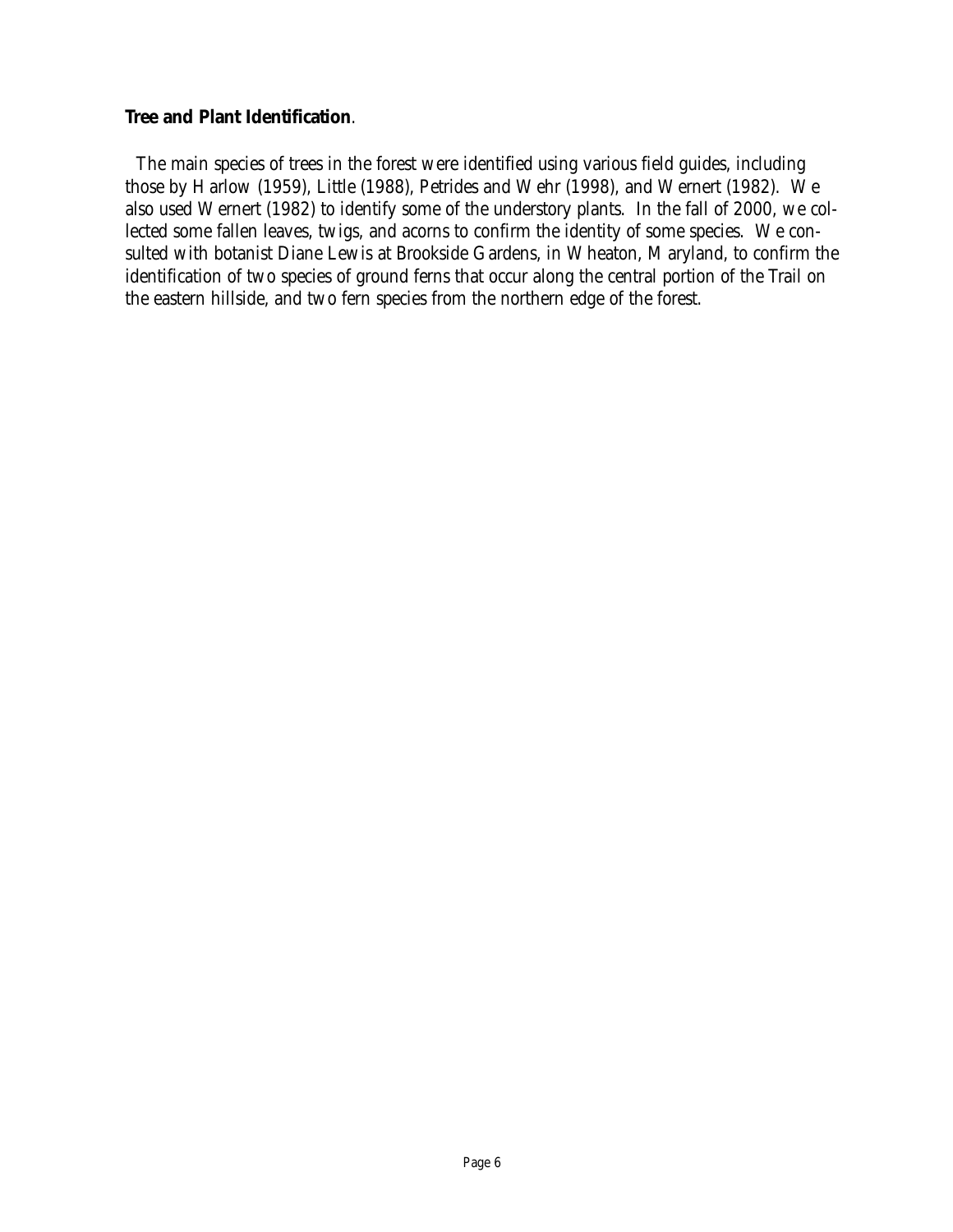### **Results and Discussion**

#### **Overview**

The results of this survey suggest to us that the forest on the DOE Germantown site is a relatively undisturbed natural area with many wild-like qualities. It contains many trees probably more than 100 years old, plus several others that we estimate date approximately to the early and middle 1800's (see Tables 1-4). Overall, this 7-8 acre forest appears to date approximately to the middle or latter 1800's or so, and it contains a few trees probably old enough to suggest that it goes back to the early 1800's. One white oak appears to date to the middle 1700's. It probably is the oldest tree in this forest, and certainly appears to be the most massive tree in the forest. The oldest and largest trees appear to be in close proximity to the creek. The forest appears to be predominantly a mix of hardwood tree species of many ages. Tulip poplar and white oak appear to be the dominant species in terms of number and distribution. They also appear to be the oldest tree species, although there are several large individual red maple and chestnut oak that we did not age. The predominance of the pioneer species tulip poplar, especially younger individuals on the western hillside, suggests that the forest is regenerating and self-renewing. The land on which the forest is located probably has served for both farm land and timber production over time. This is discussed in more detail in the sections below.

#### **Interpreting the Aging Data.**

We have a very small sample of empirical data on core-generated annual rings and measured d.b.h.'s with which to estimate and compare ages. No statistical analyses are possible. More actual annual ring data would have been needed to provide a robust sample for a statistically valid baseline. We chose to use a non-destructive qualitative approach for estimating the ages of white oak and tulip poplar by the d.b.h. method. Our calculated data for diameters and estimated ages were so close to those obtained by the MDNR forester (Table 1) that we feel comfortable with the method we used in collecting these data for many other trees. The difficulty comes with the precision in establishing the ages of the individual trees and in placing an age to the 7-8 acre forest itself, or to portions of the forest, since the d.b.h. method is less precise than the use of annual ring counts.

We used the calculated ages to represent more of a time era than exact dates for individual trees or for portions of the forest, in order to acknowledge the imprecision. For example, a random sample of five tulip poplar located on the upward slope of the western hillside had estimated ages ranging from about 27-36 years (average about 32 years) using our d.b.h. method. So, rather than stating that these trees are 27-36 years old (which seems more precise than we were comfortable with), we have stated that the tulip poplar in that region of the forest are "circa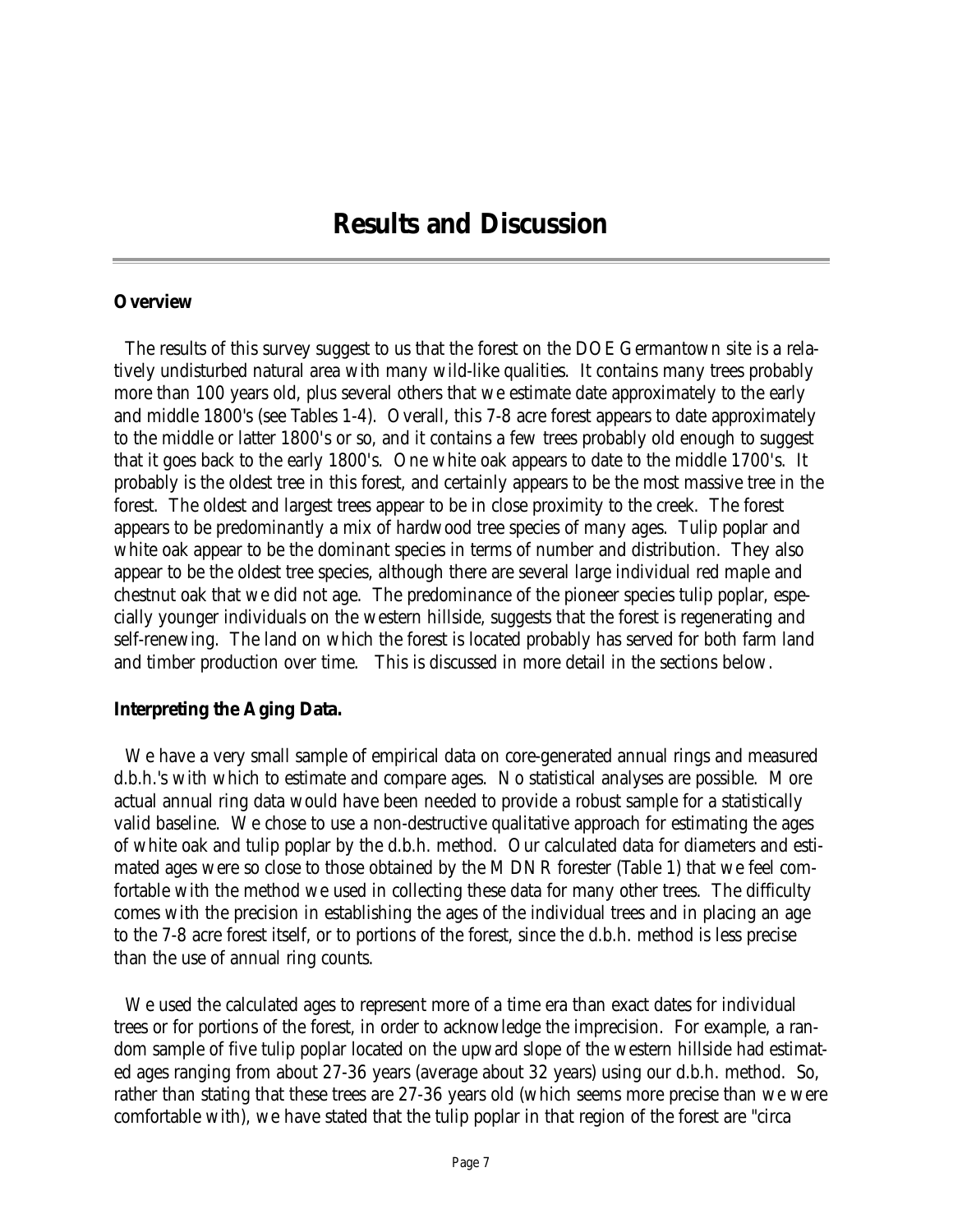1960's-1970's" or that they are "trees dating to the mid-1960's-early 1970s". This allows for the imprecision, yet places a relative time era on the stand of trees. In comparison with these trees on the upward slope, a sample of tulip poplar on the downslope of the western hillside had estimated ages ranging from about 60-102 years using our d.b.h. method. A white oak in that same area was estimated to be 120 years old. So, that area of the forest would be "circa 1890's-1940's" or "trees dating from the late 1890's to about the 1940's" (considering the tulip poplar), while the presence of the older white oak dates the area to "circa 1880's". The upslope and downslope of this portion of the forest are separated by a flat "terraced area" without trees, such that looks like it had been a path or old dirt roadway. See the schematic diagram of Figure 4 for the location of the terraced area. In fact, on the 1955 aerial photo of the pre-AEC farm site (Figure 1), this terraced area was at the edge of the western hillside of the forest and was open farmland. It seems apparent from this comparison (using our estimated relative age data and the old photo) that the upslope area is a newer growth area of trees, while the downslope area is an older growth area. Also, the upslope area is predominantly tulip poplar, while the downslope area is a mix of tulip, oak and maple. So, we were able to discern the differences in the areas and surmise that the upslope area is recently regenerated forest, since the AEC acquired the site and built the Germantown facility in the late 1950's. The fact that we estimated the ages of the trees on the upslope of the terraced area to be more recent than 1955, and those on the downslope to be older than 1955, gave us some confidence that our methods could be used to provide a relative age description of the forest. These are examples of the methods we used to estimate the ages of trees that were used to help "read the landscape" and to qualitatively discern and describe the relative age and history of this forested area.

We used this same method and interpretation for placing the largest and oldest white oaks and tulip poplar trees into relative time eras. Using our d.b.h. method, for example, we estimated that the oldest white oak we found in the forest dates to about the year 1756, or "circa 1750's". Similarly, the oldest tulip poplar we found dates to about the year 1870, or "circa 1870's" (see Figure 4 for the locations of these trees). While these are not exact ages or dates, we feel comfortable using the time eras as relative and comparative descriptors of these large older trees, and thus for interpreting their relative age within the forest, and their relation to human history.

#### **General Description of the Forested Area**

The forested area through which the Glenn Seaborg Trail runs is approximately 7-8 acres in size. It can be divided roughly into four general regions for descriptive purposes, based on slope and geography and based on the relative ages of the key tree species used for aging the forest (tulip poplar, white oak). These are discussed below. The forested area is roughly crescent shaped and approximately 1200 feet long. It is divided by the headwaters of an unnamed creek flowing out of the pond to the north. The pond is spring fed and also receives drainage from the eastern portion of the DOE site. Overflow from the pond feeds the creek, which is a tributary to Gunner's Branch and thus part of the Seneca Creek watershed. The creek enters the forest at an elevation of approximately 455 feet above sea level and leaves the forest at the site boundary fence line at an elevation of less than approximately 430 feet. See Figures 3 and 4.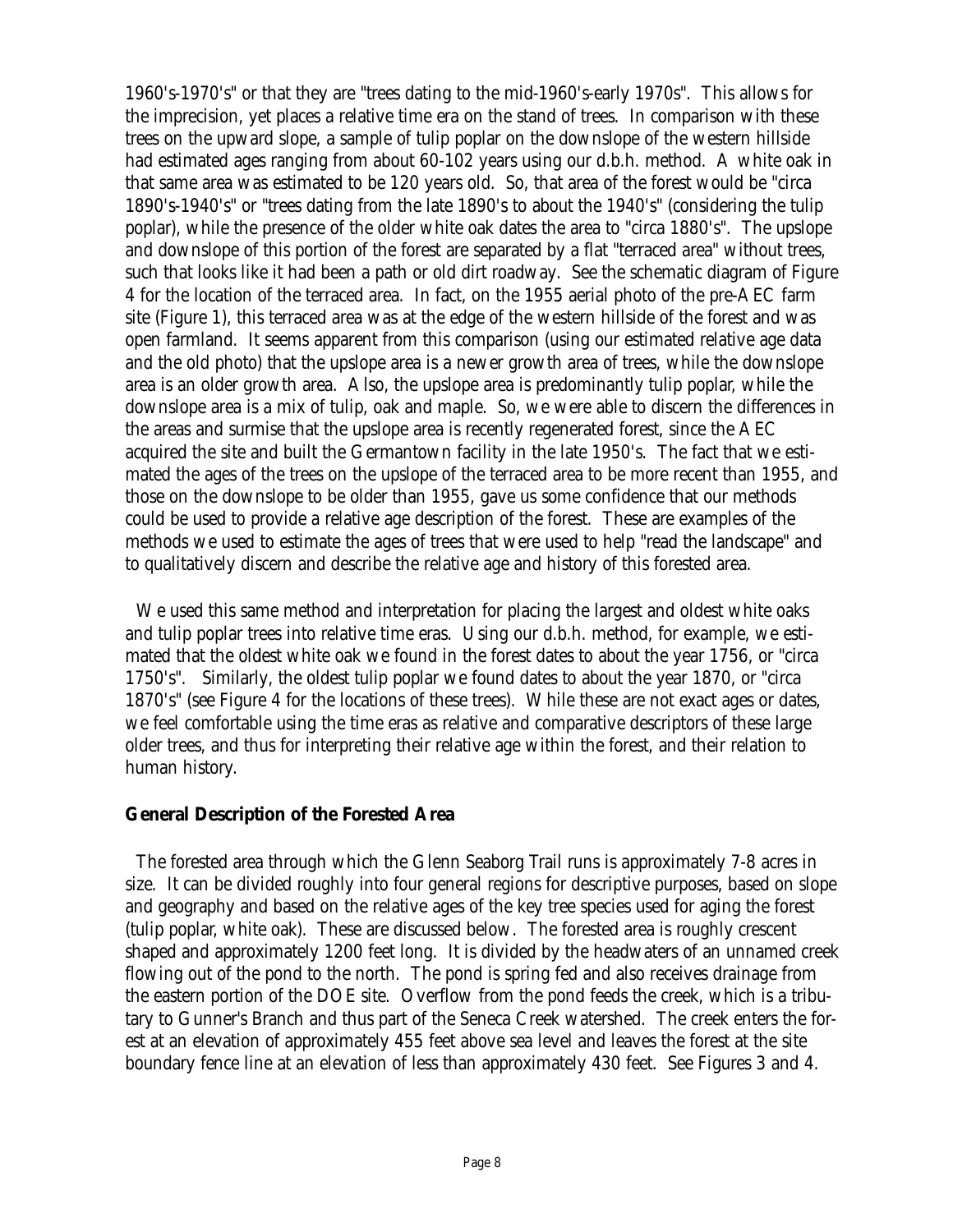The main species of trees in forest are the following:

| Acer rubrum             | Red maple                                 |
|-------------------------|-------------------------------------------|
| Carya spp.              | Hickories (probably pignut and mockernut) |
| Liriodendron tulipifera | Tulip poplar (yellow poplar)              |
| Nyssa sylvatica         | Sourgum (black tupelo)                    |
| Pinus virginiana        | Virginia pine                             |
| Quercus alba            | White oak                                 |
| Quercus montana         | Chestnut oak                              |
| Quercus rubra           | Northern red oak                          |
| Quercus velutina        | Eastern black oak                         |
| Sassafras albidum       | Sassafras                                 |

The hickory species appeared to be pignut and probably mockernut. We saw no obvious shagbark species in the forest. Hickories are scattered throughout the forest and appear to be most prevalent on the upslope of the southern edge. The Virginia pines are very few, occurring primarily on the upslope of the southern edge and near the forest edge of the western hillside. Red maple are scattered along the creek and in the northern edge. Tulip poplar are scattered throughout the entire forest, as are white oak. Chestnut oak are most prevalent on the eastern hillside. Northern red oak also are on the eastern hillside, along with sassafras and sourgum. Just one mountain laurel *(Kalmia latifolia)* was found in the forest, along the trail between the two benches. In the winter of 2000-2001, two small American holly *(Ilex opaca)* were found. One is an 18-inch high specimen found on the western hillside very near the large tulip poplar circa the 1870s. The other is about three feet high and located on the southern edge about ten paces off the Trail to the north near where the Trail curves on the upslope. The distribution of trees is discussed in more detail in the discussion below on regions of the forest.

#### **The Four General Regions of the Forest**

In order to understand and describe the 7-8 acre forest, it was broken into four general regions or sections based on its geography, on the trees and vegetation that occur there, and based on our qualitative interpretation of the old 1955 farm site photo (Figure 1). This helped in understanding the forest's current landscape and in understanding and describing it's likely past history. The four regions of the forest are shown on Figure 3.

**The "Eastern Hillside"**. This portion of the forest is east of the creek and south of the intermittent drainage that comes from beneath I-270 near the northern end of the forest. This hillside area extends to about the southern bridge where the creek leaves the site. See Figure 4 for a schematic diagram of the forest. This hillside slopes from the elevation of the creek (about 455 feet where the creek enters the forest) up to approximately 480 feet at the F-0 elbow in the fence line. The creek leaves the site at about the 430-foot elevation. The upland portion of this hillside is somewhat rocky, with sparse undergrowth of plants. The hillside contains some white oaks that are estimated to be in the 119 - 133 year old range (Table 1), thus dating to about the 1860's - 1880's or so. Some tulip poplars very close to the southern bridge are estimated to date to about the 1920's. This hillside area contains many trees with a wide range in size, and thus probably in age as well. The 1955 aerial photo of the Dosh farm site shows the presence of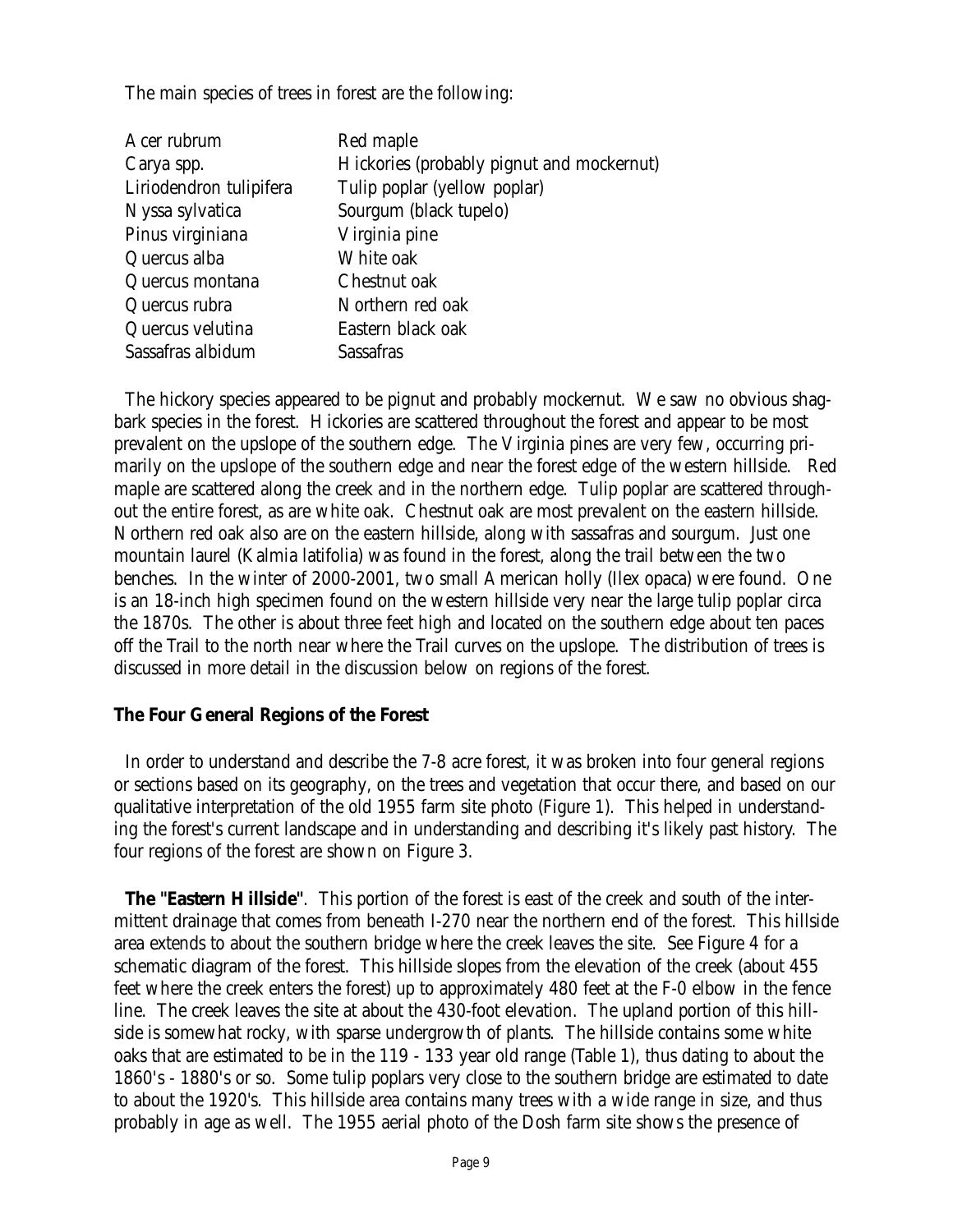these woods and suggests that the eastern hillside was densely packed with apparently younger looking trees than in surrounding areas of the forest. There are many large tulip poplar and chestnut oaks in this area that we did not measure, as well as red oak, sourgum (black tupelo), sassafras, and one mountain laurel. The forest floor in this area has many very small  $(-6<sup>n</sup> high)$ young chestnut oaks and tulip poplar, as well as what appear to be many scattered low growing single blueberry (or huckleberry) plants, with only a few plants actually containing berries (on June 16). The Seaborg Trail runs through this area along the eastern rim of the creek.

The lower elevation of this area, near the creek and through which the Seaborg Trail runs, contains a lush bed of ground ferns. We took some fronds from four fern species to Brookside Gardens, of the Maryland-National Capital Park and Planning Commission, Wheaton, MD, for positive identification. Botanist Diane Lewis helped us to identify and confirm the four species, two of which are from the lower areas of the eastern hillside. The most predominant species in number and aerial extent borders both sides of the Trail along its low point near the creek. It is the seasonal New York fern *(Thelypteris noveboracensis)*. Scattered within this bed of New York ferns are individuals of the evergreen Christmas fern (Polystichum acrostichoides), and another less common form of it *(P. acrostichoides* forma *incisum)*. As well as being scattered among the dense bed of New York fern, the Christmas fern also grows on the steep eroded banks of the creek and along some of the rocky ledges at the beginnings of the steep upland areas. The low-lying area of the forest with its dense ferns has a very green appearance and provides a feeling of tranquility (see figure 4 for the locations of these ferns). This extensive bed of ferns has a depression running through it, between the Trail and the creek, that has the appearance of a drainage area or former creek bed. This bed of ferns is shown in a color photograph on the back of the natural history brochure, and on the cover of this report.

**The "Western Hillside"**. This portion of the forest is west of the creek from about the location of the largest tulip poplar (which dates from about the 1870's) to about the "southern edge" of the forest where the "terraced area" meets the Seaborg Trail. This tulip poplar, at the north end of this hillside, is the largest and apparently oldest of its species that we found in the forest. This hillside slopes from the creek to approximately 465 feet at the western edge of the woods. There is a relatively flat "terraced" area running parallel to the contour of the land, approximately along the 450 foot contour, that seems to divide the larger and older tulip poplar on the downslope side to the east (nearest the creek) from the apparently younger tulip poplar on the upslope side to the west. This terraced area is visible on the 1955 aerial photo of the Dosh farm site as a relatively flat area running between the steep open farm field and the western edge of the woods. The western edge of the woods now extends up the slope of the hillside, such that the terraced area now is well within the forest. This western hillside area now contains a mix of age groups of tulip poplar, which seem to indicate relative ages of the area. Those tulip poplar downgradient (i.e., east) of the terraced area are estimated to be in the 60-102 year-old range, thus dating from about the 1880's to the 1940's or so. Those tulip poplar upgradient of the terrace are estimated to be 27-36 years old, thus dating from about the 1960's to the 1970's or so. (See Tables 2 and 4). Jack-in-the-pulpit can be found on the terrace and along its east side in the interior of this area. (see Figure 4). The New York fern and Christmas fern occur in the lower areas of the western hillside.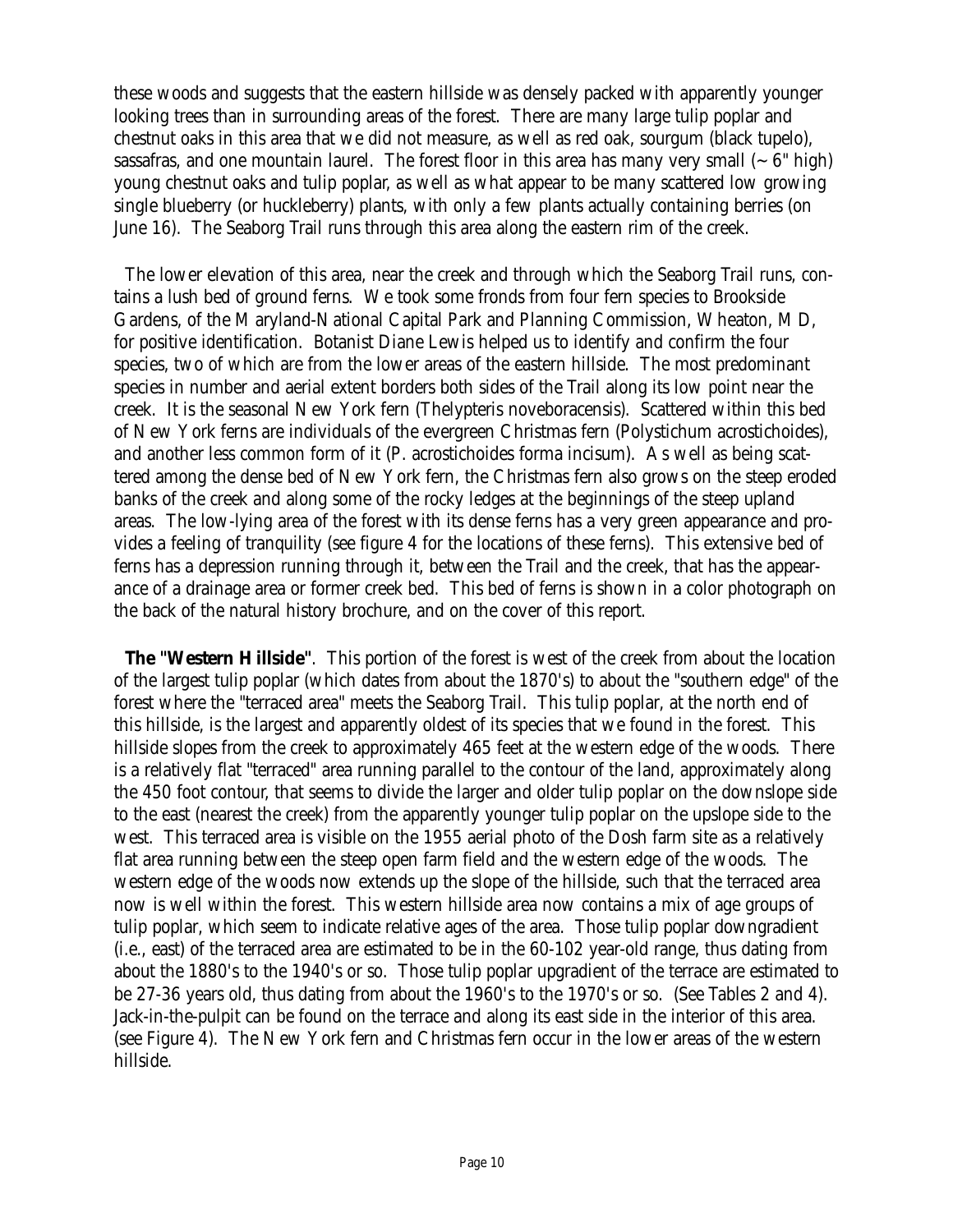**The "Southern Edge"**. This portion of the forest is on the extreme southern end of the forest, from the creek and southern bridge, along the upslope of the Seaborg Trail through the terraced area at elevation 450 feet, to the southern edge of the woods at about elevation 490 feet. This area is somewhat rocky and steeply sloped, with a 15%-25% grade. This area is visible on the 1955 aerial photo of the Dosh farm site (Figure 1) as an apparently relatively lightly forested area with trees that appear to be smaller and much less dense than the woods to the north (i.e., downslope toward the creek). This area contains a large white oak just upslope for the southern bridge that is estimated to be approximately 159 years old, thus dating to about the 1840's. This southern edge area contains tulip poplar and Virginia pine from which core borings were taken, that estimated their ages at approximately 41-47 years old, thus dating to about 1953- 1959 ("circa 1950's"). Virginia pine is a pioneer species that establishes early in open areas, but is shade intolerant. Once it is overtaken and is within the understory, it does not do well. The few Virginia pine appear to be in poor condition, with leaves only at the very top of the trees. The much taller tulip poplars vastly overshadow them. Also, there are a few dead Virginia pine on the forest floor that presumably succumbed to their shade intolerance. This southern edge area also contains a mix of chestnut oak and hickory trees, probably pignut and mockernut hickory. There are only a few Christmas ferns on the hillside of this upland area.

**The "Northern Edge".** This portion of the forest is at the extreme northern end from where the creek enters the forest to about where the intermittent drainage slough from beneath I-270 runs and joins with the creek near the large tulip poplar dating to about the 1870's. The northern edge, on both sides of the creek, is the densest part of the forest in terms of understory shrubs and vegetation. This may be due to breaks in the canopy from fallen trees. There is a small wetland area between the creek and the west edge of the forest in this area.

We took some fronds from two additional fern species to Brookside Gardens, for positive identification. Botanist Diane Lewis helped us to identify the two species. Both ferns were found close to the Trail just north of the middle bridge. One species is the lady fern *(Athyrium filixfemina)* that we found only occasionally in a few places. It has fronds exceeding 2 feet in length and is the tallest of the ferns we have found in the forest. The second species is the sensitive fern or bead fern *(Onoclea sensibilis)*. We have seen only two individuals of this fern, about six feet apart, each with only one frond. The New York fern and Christmas fern also occur in the northern edge.

The northern edge appears on the 1955 aerial photo of the Dosh farm site (Figure 1) and appears to be relatively thickly wooded. There also is a relatively thick understory of young trees there now. Several trees in this area have either poison ivy or woodbine vines as epiphytes. Some of the vines are relatively thick, being 1"-2" in diameter. Also, there are patches of thick raspberry brambles scattered about. The predominant trees in the northern edge are tulip poplar, white oak, and maple. There are several trees (white oak and tulip poplar) in this area that we estimate are near or greater than 100 years old. A few trees appear to date back to about the 1860's and earlier. This area contains the large white oak, near the Trail's northern entrance, that is estimated to be approximately 244 years old, or dating to about the year 1756 ("circa 1750's"). We estimate that this is the oldest tree in the forest.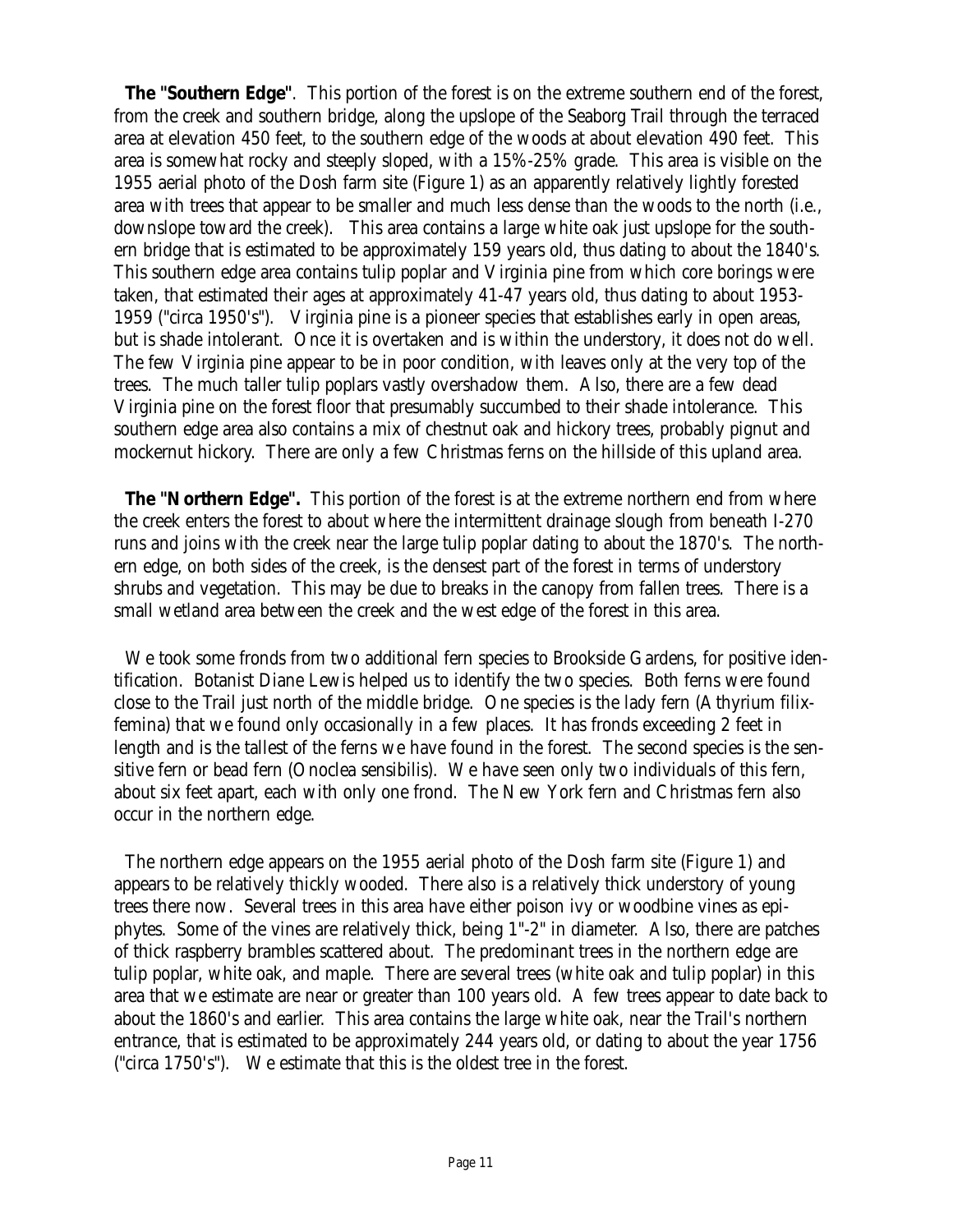#### **Glenn Seaborg Trail**

The Seaborg Trail occurs on the site today in two main locations. One small portion runs through the laurel gardens in the southwestern portion of the site. Another portion runs through the forested area we surveyed. The Trail through the forest is 1273 feet long (or about one quarter mile) from its northern entrance near the newly reforested area to its southern entrance near the Child Development Center (see Figure 4). At its northern entrance, the Trail begins at an elevation of about 465 feet, descends to about 430 feet where it crosses the creek via the southern bridge near the eastern fence line, and then rises to about 490 feet at the southern entrance. This latter rise of 60 feet is about a 20% grade. The Trail crosses two bridges, one (the "middle bridge") near the northern entrance that spans the intermittent drainage slough from beneath I-270, and a second (the "southern bridge") that spans the creek very near where the creek leaves the site at the eastern fence line.

The Trail enters the northern edge and runs past the large white oak circa 1750's, then courses through a stand of tulip poplar with ages estimated to be approximately 96-97 years (circa early 1900's). As it winds southerly, the Trail crosses the middle bridge through a patch of raspberries and then along the rim of the creek which runs at least five feet or so beneath. As it continues to the south, the Trail passes by a large sourgum tree (black tupelo) near the creek and then dips into an area that is very open, and seems very spacious, beneath the canopy. This is the area that is carpeted by a broad blanket of New York ferns and Christmas ferns that gives the area a very green appearance and tranquil feel. There are two public benches along the eastern side of the Trail in this area. The Trail then continues southerly to where it crosses the southern bridge and then begins its ascent up the steep 20% slope of the southern edge of the forest. Just up the slope from the creek, is the large white oak circa 1840's. Across the Trail from this large white oak is the terraced area that runs parallel to the slope of the land, that was at the edge of the forest when this DOE Site was the Dosh family's farm land, (i.e., prior to 1955 or so). Proceeding up the slope, the Trail winds beneath the mix of hickories, chestnut oak and then near the tulip poplar and Virginia pine dating to the mid-1950s. The Trail then leaves the forest at its southern entrance.

#### **Aspects of the Human History of the Forested Area**

Local Montgomery County history suggests that about two-thirds of the County had been cleared for farming by about the year 1800. The remaining one-third of the County was either too hilly or rocky or unusable for farming for other reasons. The farmland became depleted and worn out by the early decades of the 1800s and then began to be revived by about 1850 due to the use of new fertilizers, crop rotation techniques and other measures. Based on the ages of the trees in the forested area of the Germantown site, it appears that some of it may have been part of the old land clearing for farming, while part of it may have been left forested for other uses.

Most of the trees in this forested area are estimated to be younger than about 130 years, thus they probably are more recent than about 1870. As discussed above, a few of the white oaks are estimated to date back to about the 1840's or earlier. It seems reasonable to suspect that much of this forested area, especially the western hillside, might have been farmland at one time, at least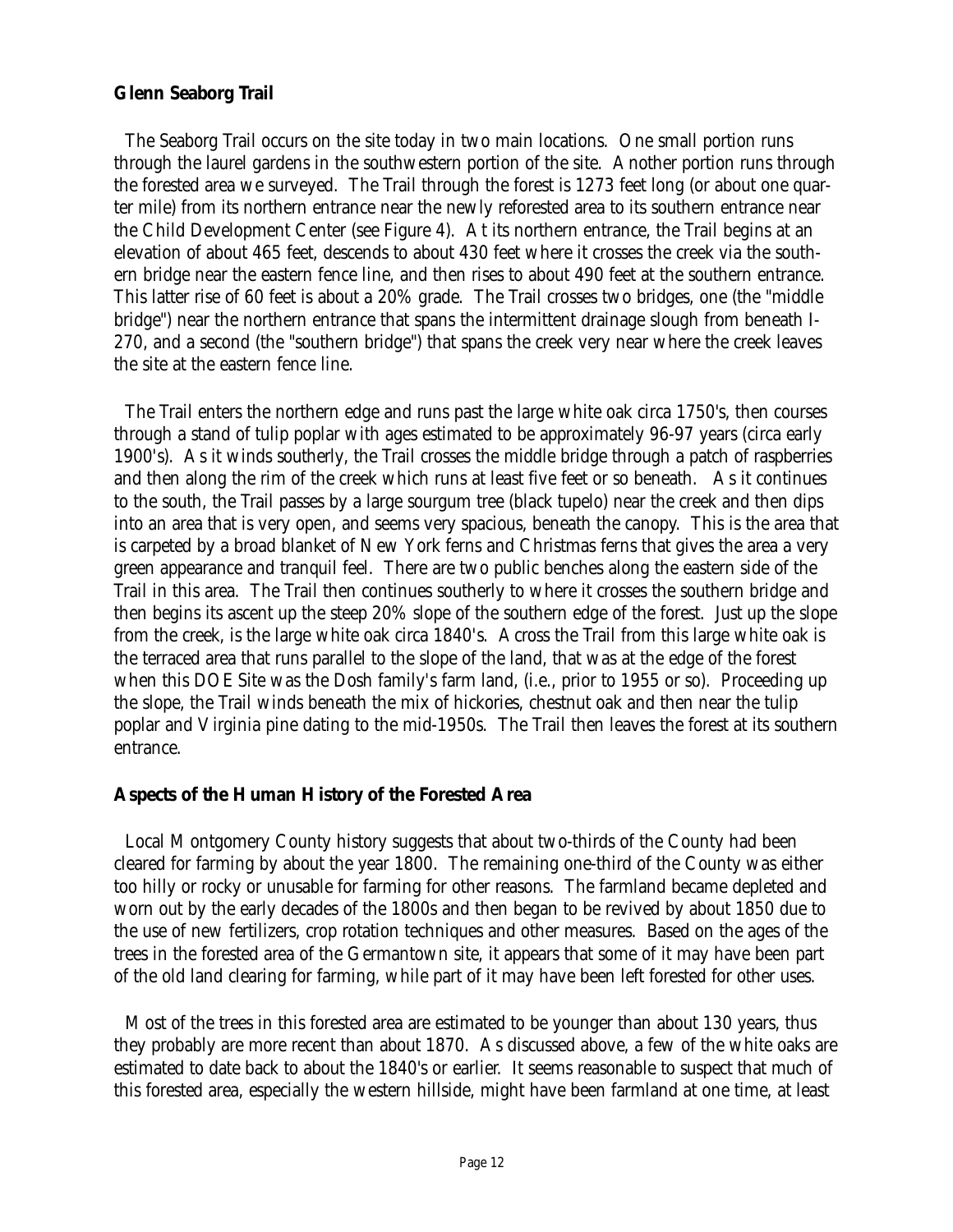back into the mid-1800s or so. Examination of the cores and annual rings from the 119 and 133 year-old white oaks on the eastern hillside suggests that area may not have been farmed, at least as far back as about the 1870's or so. MDNR forester David Plummer examined the tree growth from rings on the cores taken from those two white oaks. The cores showed an area of greatly increased growth (i.e., wide spaces between the annual rings) about 80 years ago. This suggested to Mr. Plummer that the hillside may have been harvested about 80 years ago (i.e., circa the 1920's or so), and that the larger trees then may have been removed for lumber or fuel, leaving behind the smaller oaks that now are about 120-130 years old. When the canopy was opened then, it would have allowed the smaller oaks to increase their growth rate, as seen on the core samples. If the trees that may have been harvested in the 1920's were oaks of the size and age of the existing 120-130 years old ones on the hillside today, they would have dated back to about the late 1700's or early 1800's. This suggests that the Eastern Hillside area may not have been cleared or used for farming at least back to about 1800 or so (i.e., to about the estimated dates of the two largest white oaks we found: circa 1750's to early 1800's). Perhaps this hillside area was allowed to reforest, as it may have been more useful as a source of wood than it was for farmland.

It also is interesting to note that the largest and oldest trees found in this forested area of the Germantown site all are located near the creek. This apparently is the norm for other areas of Montgomery County as well. The very oldest trees to be found in the County today often are located along stream courses, as these areas generally have not been cleared for farming or for development in recent years. This seems to be the situation for this forested area of the Germantown site as well. An apparent "hands-off" management of this forested area going back into the middle of the 19th century or so has resulted in the existence today of a few trees near the creek that are estimated to date back to the 1840's or earlier. There are also many others estimated to be in the age range of 100-130 years or so throughout the area.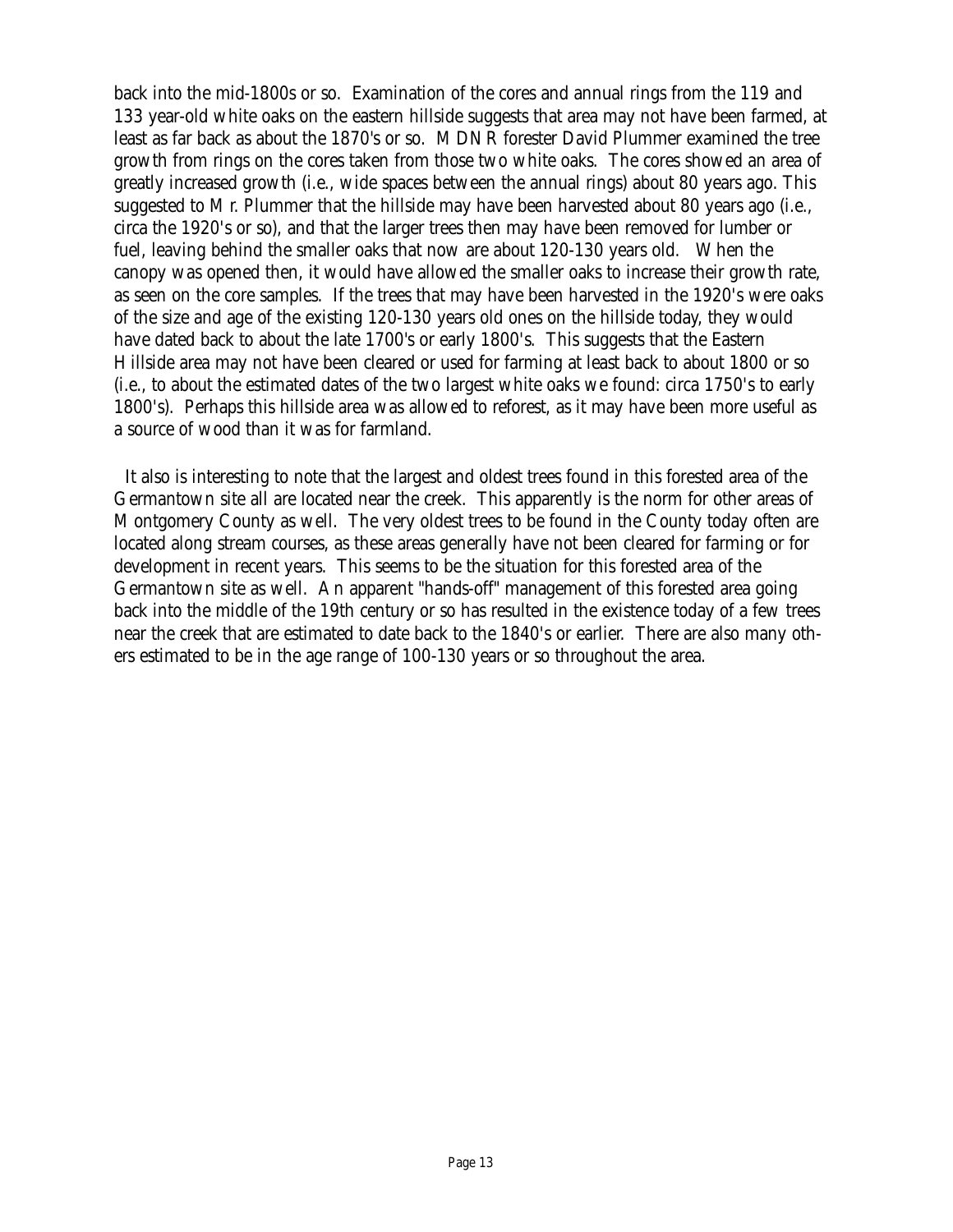# **Some Observations and Conclusions**

The forest appears to be one that is regenerating or self-renewing and probably has been since the middle-latter 1800s or so. This is suggested by the predominance of tulip poplar, a species that is a pioneer on previously farmed areas, and by the many trees estimated to be more than 100 years old that are scattered throughout the forest. The presence of a few live and a few dead Virginia pine, also an early pioneer species, in the southern edge of the forest also suggests that this part of the forest is regenerating. The predominance of tulip poplar on the western hillside, with much of it dating to the 1960's and 1970's, also suggests the forest has expanded a bit in that area.

Our discussions with the Germantown Team of the Facilities Management Services Group indicated that the forest is not actively managed by the federal government owners, except to keep the Trail free of fallen branches and obstacles for the safety of those who hike the Trail during work hours. This hands-off approach has contributed to the regeneration and selfrenewal of the forest and allowed it to remain relatively natural and undisturbed. This forest has many wild-like qualities and appears to support a diversity of wildlife, including mammals, birds and reptiles. The creek contains fishes, amphibians, and insect life.

The natural history of the forested area is intertwined with the local human history of Montgomery County, MD, in terms of farming and the human use of forests. The natural history also is connected to the human use of the Germantown site by the AEC and DOE, in terms of allowing the forested area to self-renew. This has been done by: (1) not disturbing the forest during AEC site construction in 1956-1957; (2) placement of security fences around the AEC site that kept people away from the area and thus isolated the forest; (3) managing the forest by hands-off techniques allowing it to naturally self-renew; and (4) allowing some of the farmland on the western hillside and in the southern edge to regenerate naturally with trees, thus expanding the forested area.

The outcome of contributing to or sustaining the self-renewal of this forested area over the last 45 years may be an unintended consequence of developing the site and providing security that isolated the forested area from public use. This same phenomenon of natural vegetative regeneration and habitat improvement has occurred at several of DOE's much larger field sites and facilities that were isolated for security and safety during World War II and during the Cold War. Notable among these are the Oak Ridge Reservation, Tennessee (Mann, et al., 1996), the Hanford Reservation, Washington (Gray, et al., 1989), the Idaho National Engineering and Environmental Laboratory, Idaho (Reynolds, et al., 1986), and the Savannah River Site, South Carolina (Cohn, 1994; Shearer and Frazer, 1997). The similar unintended consequences of habitat protection and improvement, nevertheless, have been beneficial to the quality of the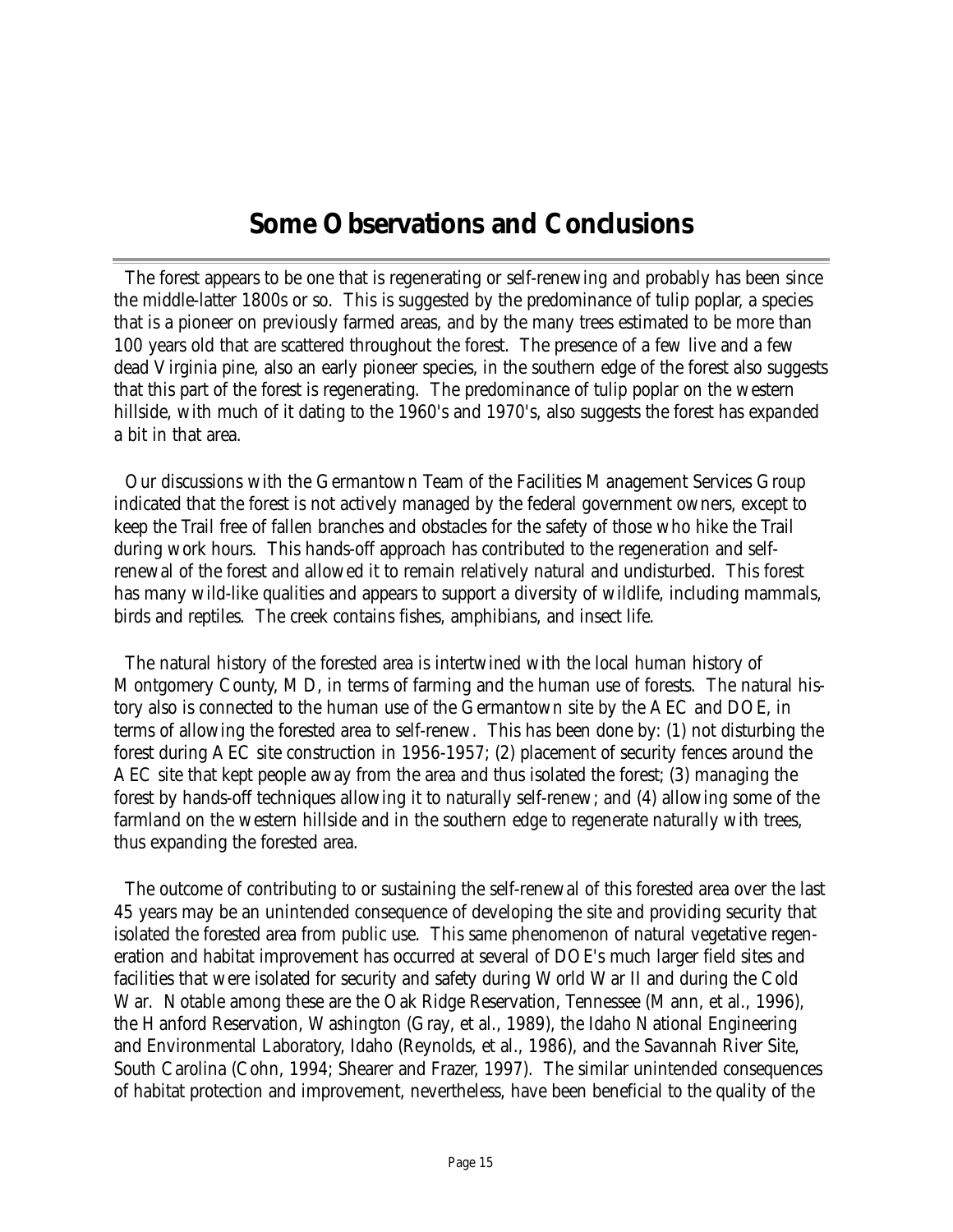Germantown forested area and have contributed to the esthetics of it, and thus to the use of the Seaborg Trail through the forest by AEC and DOE employees over time. The forest and the Trail system now is a scenic, restful, and historic environment for employees and provides quality habitat for wildlife. This adds some tangible diversity to the DOE Germantown site.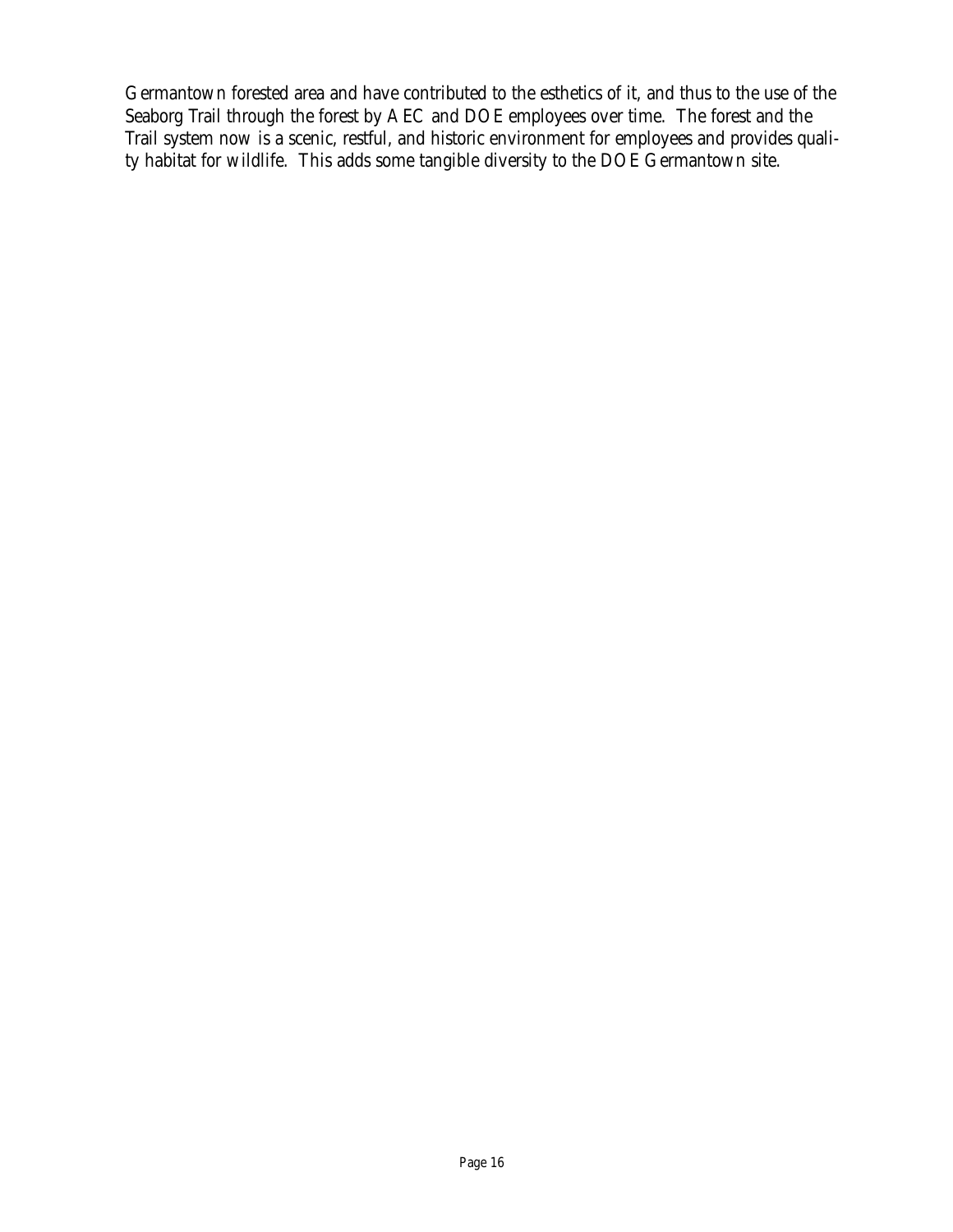# **Continued Conservation of the Forest and Trail**

In the spring of 2000, approximately two acres of the Germantown site were planted with a mix of young hardwood trees in an effort to begin to reforest some of the land that was open lawn. This area is adjacent to the northern edge of the forest we surveyed, and is within about 100 feet of the creek at the closest point (see Figure 2). The length of the reforested area along its outer perimeter near the northern edge of the current forest is 625 feet. This reforestation will reduce the amount of fertilizer and pesticide use on the open lawn as it converts to forest, and eventually will reduce the need for mowing. The reforestation, therefore, may have some positive benefits for reduced runoff and improved water quality of the adjacent creek running through the forest. In time, it will add some new forest habitat that will benefit wildlife and provide an enlarged forested area of natural beauty for human enjoyment. This seems important, since development around the Germantown site has encroached right up the fence line on the eastern, western, and southern boundaries. Offsite and contiguous forested areas, seen on several old photographs of the site and surrounding areas from the 1950's, now are reduced or gone.

An aerial photo, circa 1956, of the Germantown site under construction shows the excavation and leveling of the site for the building, and seems to indicate that construction, grading, and leveling did not disturb those wooded areas around the periphery of the site. The AEC HQ building and associated facilities appear to have been constructed primarily on the existing open land of the old farm site. The relatively natural and undisturbed condition of the on-site forested area today seems to substantiate this. The Trail through the forest today also seems to be in good condition, suggesting that hikers stay on the trail and do not wander off into the surrounding woods. This is evidenced by the fact that the Trail is a narrow path for most of its length, and the areas along the Trail appear to be undisturbed and not trampled upon, even considering that AEC and DOE employees have been hiking the trail for 30-35 years. So, while the farmland area around the Germantown site has changed dramatically since the site was constructed in 1956-1957, some of the undeveloped portions of the Germantown site do not seem to have changed appreciably.

In 1999, Montgomery County, Maryland, chartered a Forest Preservation Task Force to develop a Countywide forest preservation strategy to assist in balancing community growth and the demand for forest and tree preservation (Montgomery County, MD, 2000). In part, the forest preservation strategy includes a vision for the County "...to increase the quantity and quality of forests and trees, and to restore and protect the natural forest ecosystems in Montgomery County. This strategy provides the first steps toward fulfilling our mission - to manage the forest and tree resources that already exist, to restore unforested and marginal forest areas to natural forest ecosystems, and to assess the need for additional preservation initiatives." The long-term stewardship of the 7-8 acre forest on the DOE Germantown site over the years,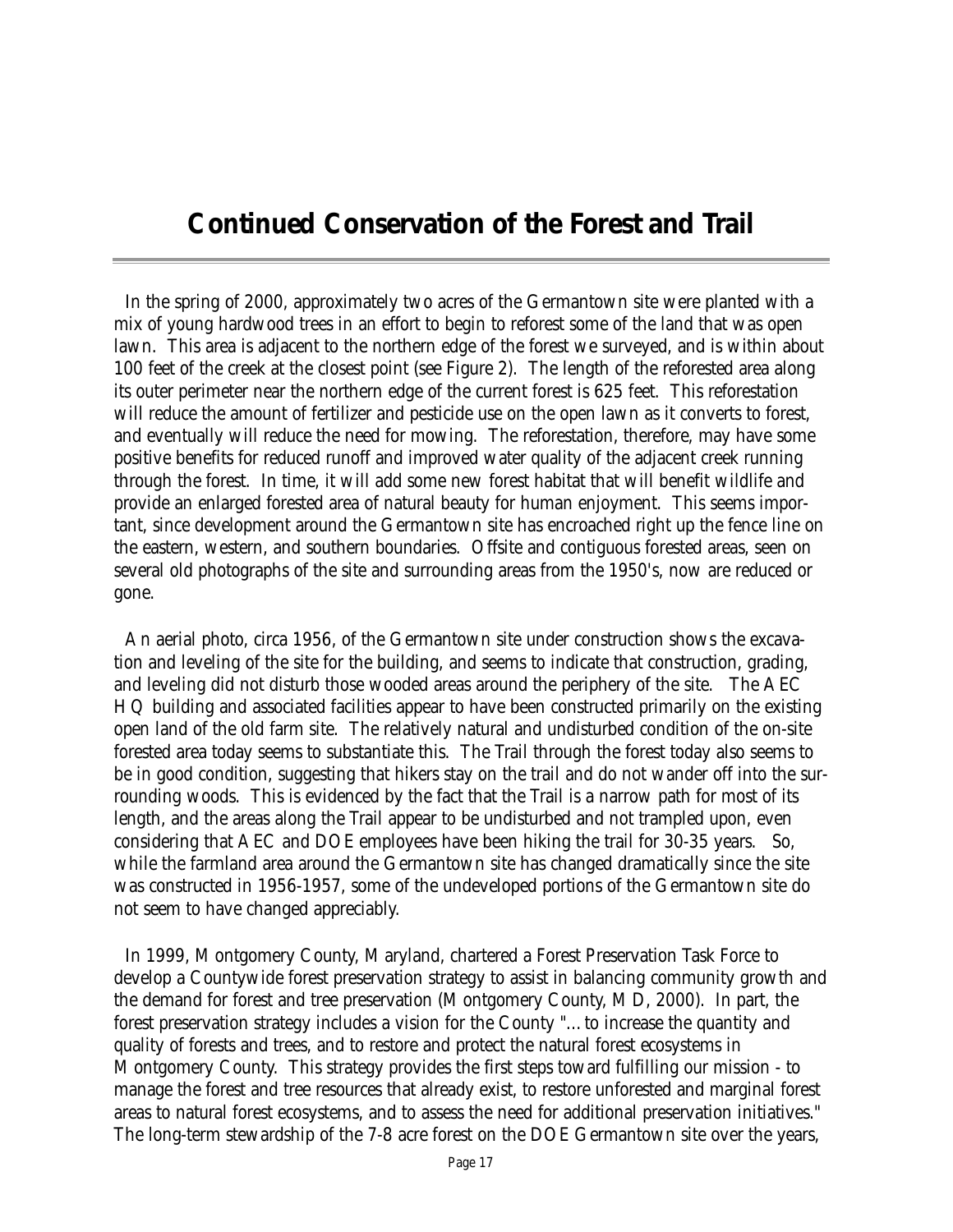plus the reforestation of two additional acres during early 2000, seem to be supportive of Montgomery County's forest preservation vision, even though the site is federal land and not County land.

During latter 1999 and early 2000, a portion of the contiguous forested area to the east of the site boundary was cleared for development. This was approximately between reference points "F-0" and "F-400" (see Figure 3), and southward along Interstate 270, apparently between I-270 and the creek beyond the fence line. This has opened a substantial portion of the eastern hillside of the forest to full sunlight and potential edge effects. The young trees in this area and the understory might be expected to show increased growth over the next several years, similar to that which Mr. Plummer surmised may have occurred in the 1920's due to tree harvesting on the eastern hillside. This edge effect may have both beneficial and undesirable effects. The reduction in contiguous forest may change some of the interior-like habitat quality that may exist in the forest on the DOE site.

One of our concerns in conducting this survey and then publishing the results in this report, and especially in the brochure and display on natural history, relates to continued conservation of the forest and Trail. In his 1948 classic book on conservation, entitled *A Sand County Almanac*, Aldo Leopold wrote of his concerns for the conservation of wilderness by people. He wrote:

"…all conservation of wildness is self-defeating, for to cherish we must see and fondle, and when enough have seen and fondled, there is no wilderness left to cherish."

One of the ultimate values of the forest and Trail system is its relatively undisturbed and wildlike character. We hope that the brochure, display, and this report will contribute to some new awareness and knowledge of the forest and Trail on the part of DOE employees. We also hope that any increased usage of the forest and Trail for enjoyment and relaxation will not result in a reduction in their natural quality due to either too much use or some accidental misuse by employees. For this reason, we added an admonishment to the natural history brochure suggesting to hikers: "While enjoying the forest, please stay on the Trail".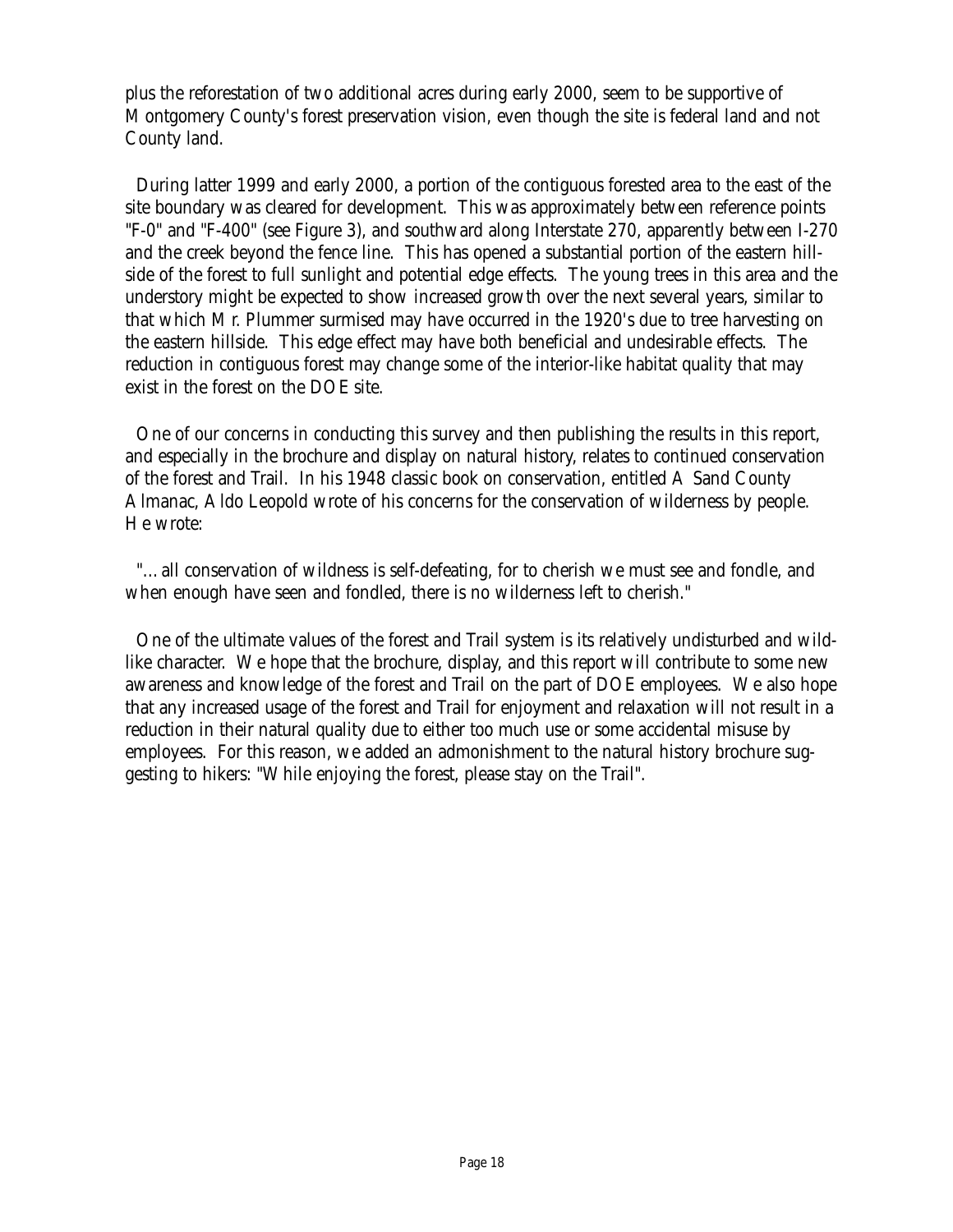### **References**

Cohn, J.P. 1994. A national natural laboratory. *Bioscience* 44 (11): 727-730.

Little, E.L. 1998. *Guide to North American Trees*, Eastern Region. The Audubon Society, Alfred A. Knopf.

Gray, R.H., R.E. Jaquish, P.J. Mitchell, and W.H. Rickard. 1989. Environmental monitoring at Hanford, Washington, USA: A brief site history and summary of recent results. *Environmental Management* 13 (5): 563-572.

Harlow, W.A. 1959. *Fruit Key & Twig Key to Trees & Shrubs*. Dover Publications.

Mann, L.K., P.D. Parr, L.R. Pounds, and R.L. Graham. 1996. Protection of biota on nonpark public lands: Examples from the US Department of Energy Oak Ridge Reservation. *Environmental Management* 20 (2): 207-218.

Montgomery County, Maryland. 2000. Forest Preservation Strategy: A Task Force Report Requested by the County Executive.

Petrides, G.A., and J. Wehr. 1998. *A Field Guide to Eastern Trees* . The Peterson Field Guide Series, Houghton Mifflin Company.

Reynolds, T.D., J.W. Connelly, D.K. Halford, and W.J. Arthur. 1986. *Great Basin Naturalist* 46 (3): 513-527.

Shearer, C.R. and N.B. Frazer. 1997. The national environmental research park: A new model for federal land use. NR&E summer 1997: 46-51.

Wernert, S.J. (Editor). 1982. *Reader's Digest North American Wildlife*. The Reader's Digest Foundation. Inc.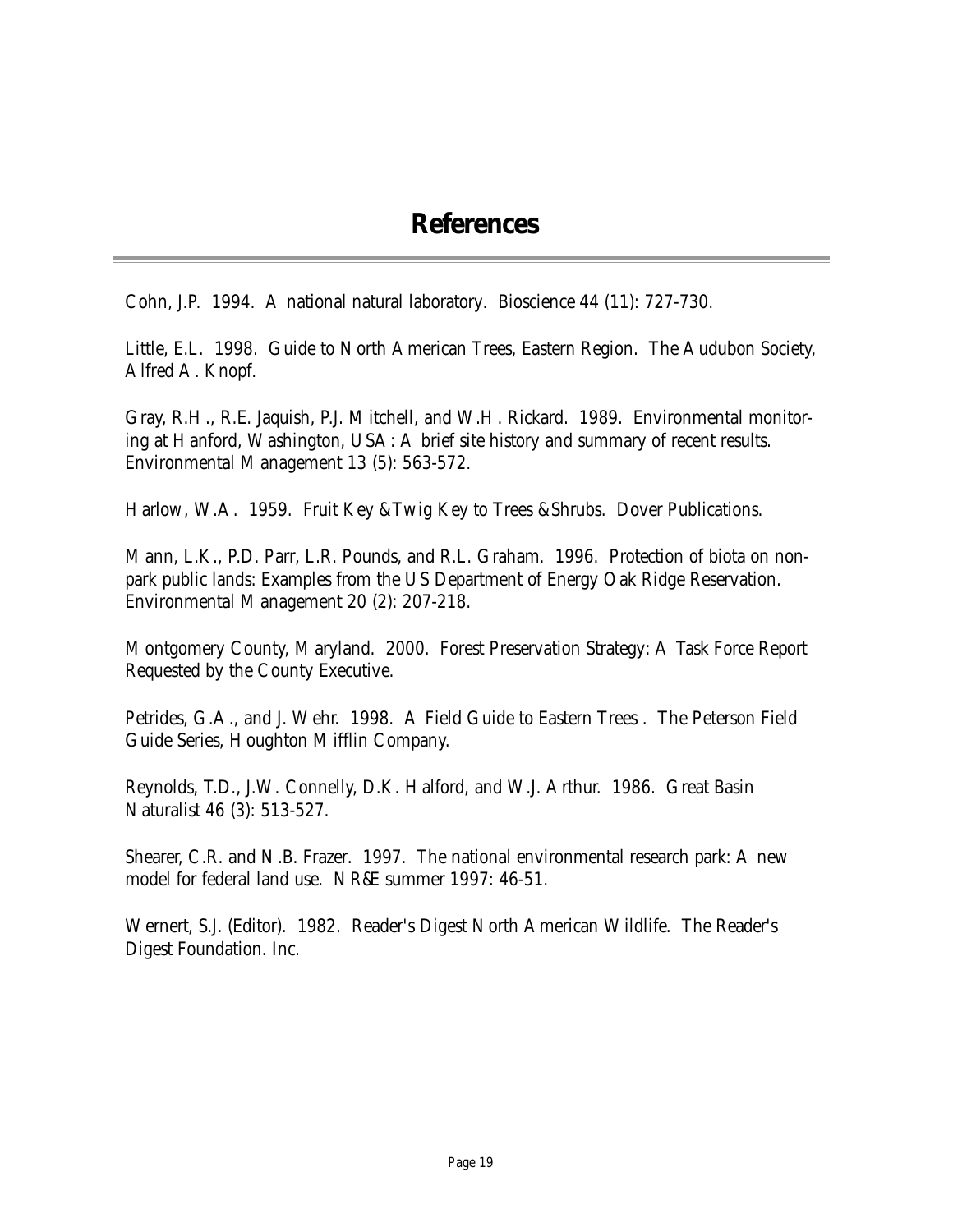## **Acknowledgements**

We would like to acknowledge several people who assisted us in many ways throughout this initiative to survey, study and describe the forest and the Glenn Seaborg Trail on the DOE Germantown site and to communicate the results. The summer college internship program opportunities within DOE and the Office of Science (SC) provided the impetus for us to undertake this project and to communicate the results in several ways. Mr. James Turi, Associate Director of the SC Office of Laboratory Operations and Environment, Safety and Health (SC-80) and Ms. Van Nguyen, Director of the SC Environment, Safety and Health Division (SC-83), were supportive of our efforts throughout.

Mr. Ken Grossnickle, Germantown Facility Manager, and Doug Knowles and Tommy Ingram of his site maintenance team (MA-211.2), supported us throughout the study and provided us with the site soils map that got us started. Mr. Grossnickle also assisted in providing the botanical signs for marking several of the trees and the ground ferns along the Seaborg Trail, as one outcome of our study.

Mr. David Plummer, forester with the Forest Service of the Maryland Department of Natural Resources, Woodbine, MD, came to the Germantown site in May of 2000 and assisted us in conducting increment core borings on several trees in the forest. He than assisted in getting us started with measuring the diameter of the trees so that we could estimate their ages. This helped us to set a baseline on aging of the trees and got us started on the forest survey. Mr. Plummer also helped us "read the landscape" and understand some of the environmental conditions that helped us to interpret the natural history and human history of the forest. Finally, Mr. Plummer reviewed a draft of this report and provided comment.

Ms. Diane Lewis, a botanist with Brookside Gardens of the Maryland-National Capital Park and Planning Commission, in Wheaton, Maryland, assisted us with the identification of the ferns along the Seaborg Trail. By coincidence, Ms. Lewis was preparing for a September, 2000, seminar at Brookside Gardens entitled "Ferns for Maryland Gardens", when we first consulted with her.

Early during the summer of 2000, author Hickey had an informal discussion on the forest survey with Office of Science colleague Dr. David Sutter of the SC High Energy Physics Division (SC-22). Dr. Sutter asked whether we were planning to prepare a brochure on the natural history of the Germantown site, which he remarked would be very useful for DOE employees. Hickey carried that message to the team working on the site and natural histories. The idea was accepted immediately.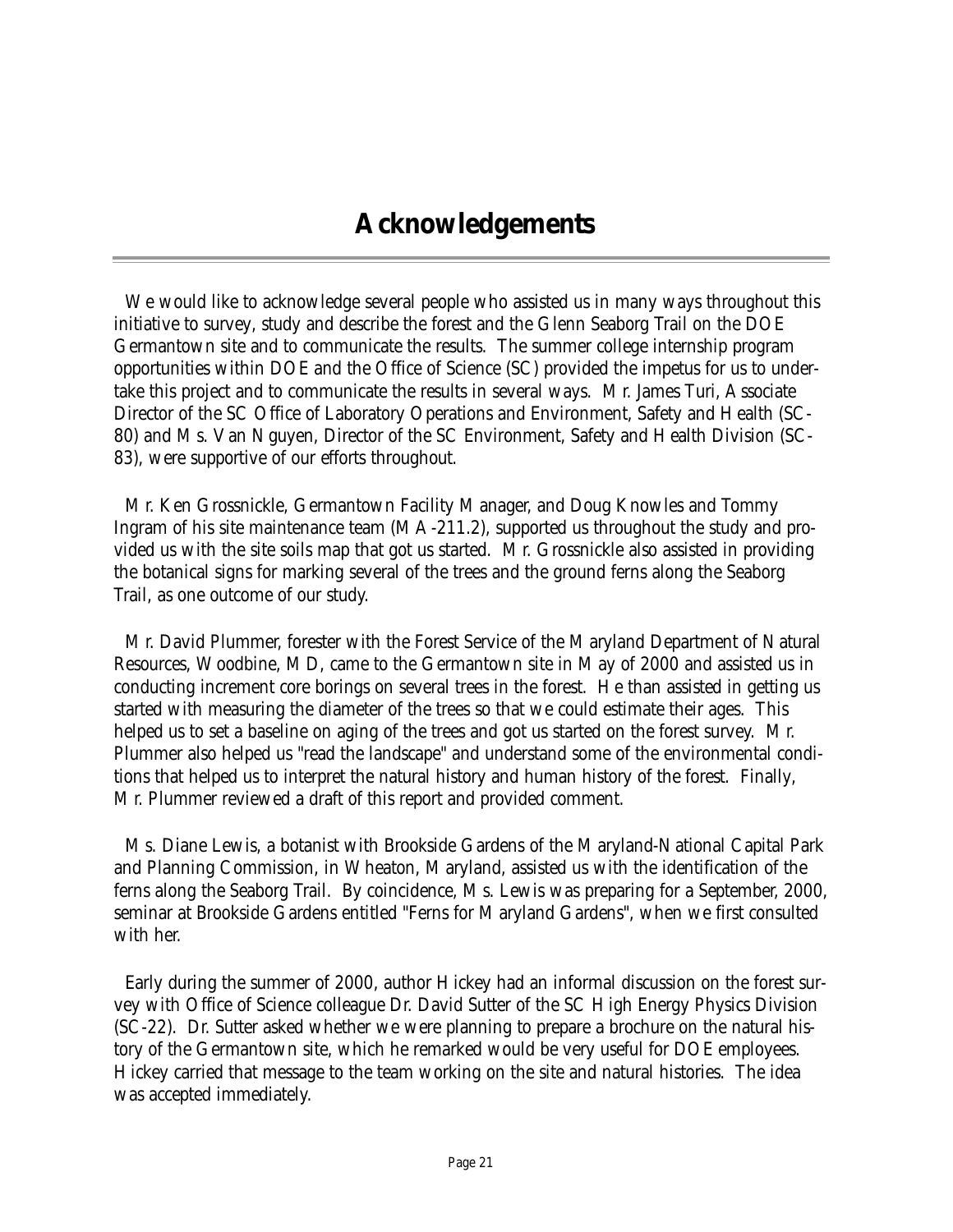Dr. Marie Hallion, Historian with the DOE History Division (MA-74), provided invaluable assistance in understanding the AEC and DOE institutional history with respect to the Germantown site. Dr. Hallion served as organizer and editor of the projects to prepare the display and brochures on site history and natural history. Office of Science Intern Marc Goodwin (a history major at Case Western Reserve University) worked with Dr. Hallion in compiling the site history and in producing the display on site history, to which we contributed a segment on the natural history of the site, as one outcome of our study. Lakia Powell was the principal author of the natural history segment of the display. Both Dr. Hallion and Mr. Goodwin assisted us greatly in understanding the human history of the site, the forest, and the Seaborg Trail.

The DOE Visual Media and Library Services Group (MA-224) provided invaluable assistance in producing the display and the brochure of the natural history of the site, as one outcome of our study. Graphic Artist Frank Porcheddu took our information and hand drawn charts of the forest and Seaborg Trail and turned them into computer generated art in the form of a visual map that was used in the display, the brochure, and in this report, which he also designed and produced. Photographer Larry Walsh accompanied us in the forest on two occasions to photograph aspects of its natural and human history. The photos are used in the display and the brochure. Helen Criares along with Jason Kaletra produced the hard copy color photographs for use in these communications and for use in presentations we have done on the forest study. Sam Baughman, manager of the DOE Germantown Graphics Branch, supported all of these activities all along the way. The late Bob Kleppner, of the DOE Print Media and Mail Services Group (MA-221), assisted us with the commercial contracting for printing of the brochures.

The DOE Office of Science provided support throughout this effort. Mr. Bill Nay (SC-80) directed the SC Intern Program and provided continual advice and council, and supported author Powell's efforts in leading people on educational hikes in the forest and in presenting the results of the study to various groups within SC. Mr. John Clark, Associate Director and manager of the SC Office of Resource Management (SC-60), and Ms. Myrna Vallette, Director of the SC Administrative and Information Management Division (SC-62), provided the funding for both of the brochures on site history and natural history produced by the SC Intern Program during the summer of 2000. The natural history brochure was not part of the original plan for this Intern Program forest study, but was a welcome outcome that we hope will assist DOE employees in understanding and appreciating the forest and Seaborg Trail for years to come.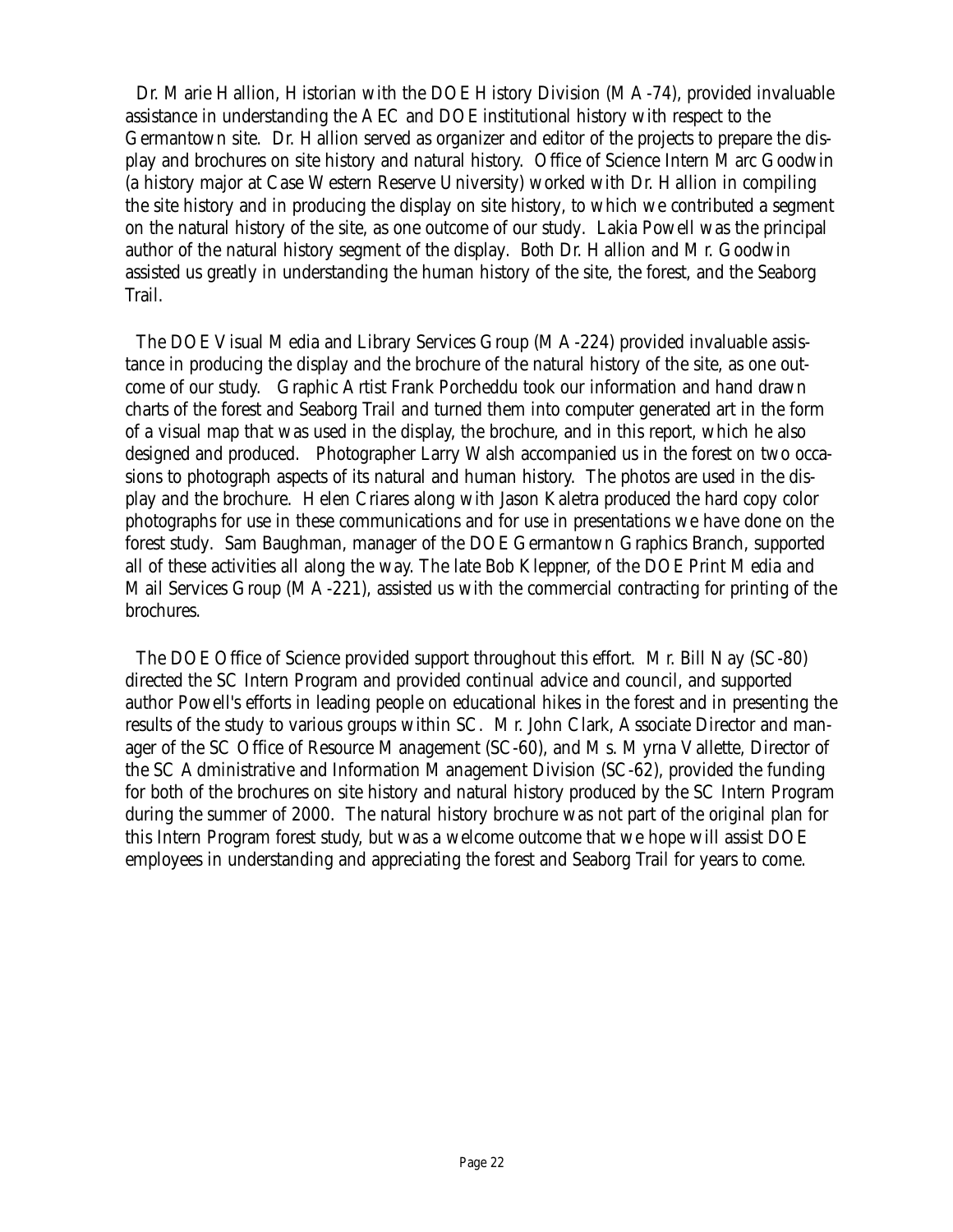# **Appendix**



Figure 1. Aerial photograph of the Germantown farm site, owned by William O. Dosh, that was selected by the Atomic Energy Commission for its new headquarters location in 1955. This 109-acre site was located at the junction of Maryland State Route 118 (the road running horizontally in the upper third of the photo) and the Washington National Pike, Route 240 (the road running vertically along the right side of the photo), near Germantown, Maryland. Route 240 is aligned approximately southeast (at the bottom) to northwest (at the top), and now is Interstate 270. The wooded area at the bottom of the photo, along the left side of Route 240, is the forest through which the Glenn Seaborg Trail now runs, that was the subject of the survey of this report. Photo courtesy of the Montgomery County Historical Society, Rockville, Maryland.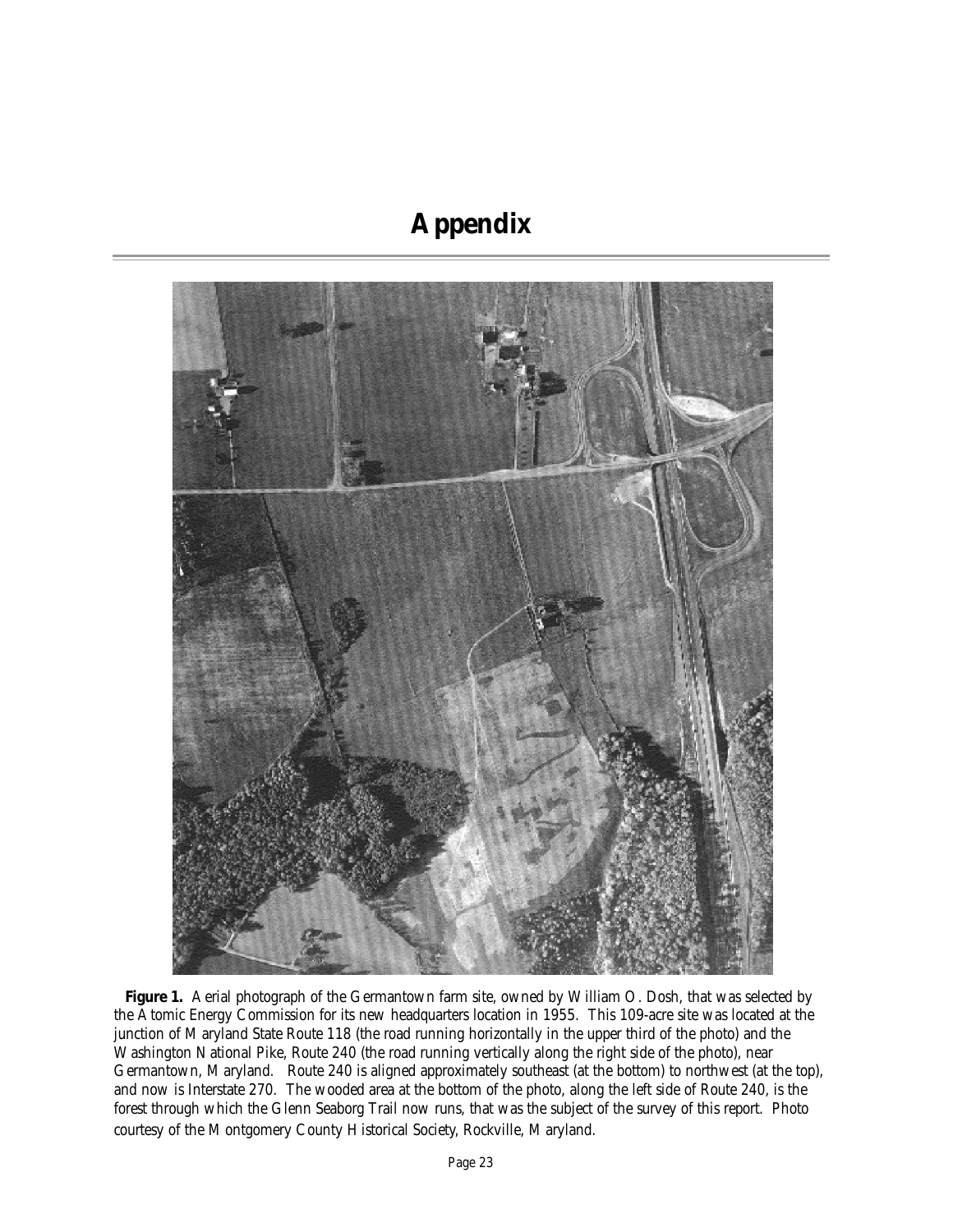

Figure 2. The AEC Germantown headquarters site under construction in 1956-1957. The view is to the north toward the intersection of Routes 118 and 240. The farmland was built up and leveled during excavation to an elevation of approximately 500 feet above sea level. The wooded area at the extreme right margin of the photo, just below Route 240, is the forest through which the Glenn Seaborg Trail now runs, that was the subject of the survey of this report. The portion of the forest seen here is the tip of the northern edge (see Figure 3 and the text for explanation).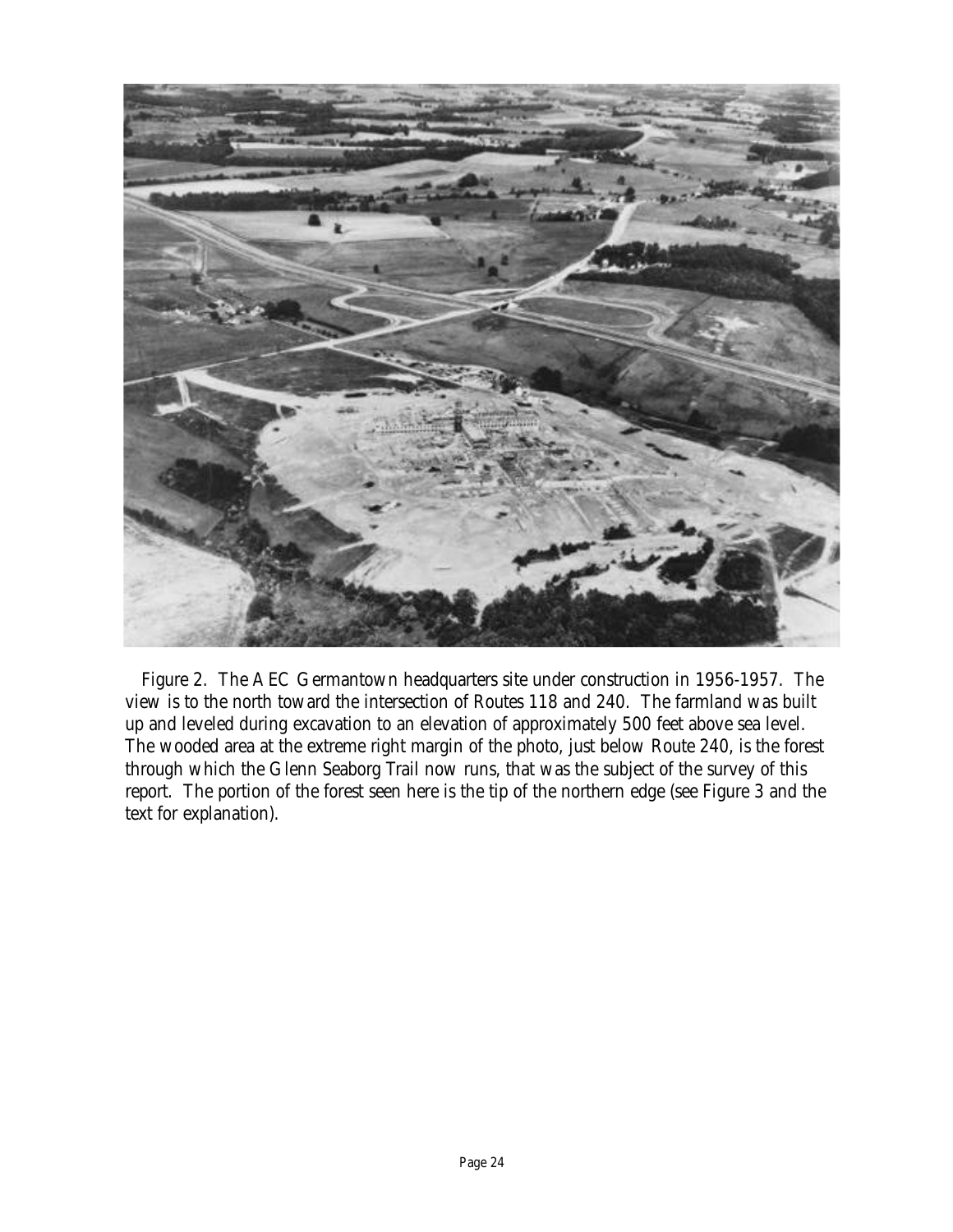

Figure 3. Portion of the soils map that shows the 7-8 acre forest on the DOE HQ Germantown, Maryland, site. The map shows the site elevation and contours in feet above sea level in relation to the forest and site boundaries, and in relation to the creek. This rough site map was used for the plotting of the main features of the landscape and the trees, and assisted in the preparation of the schematic map of the forest that is shown in Figure 4, as well as the map that was used in the natural history brochure (see text for explanation). Reference points that were established along the eastern fence line, at 100-foot intervals, are shown. The four regions of the forest are noted (see text for explanation). During latter 1999 and early 2000, much of the contiguous forested area to the east of the site boundary was cleared for development. This was approximately between reference points "F-0" and "F-400" and southward along Interstate 270.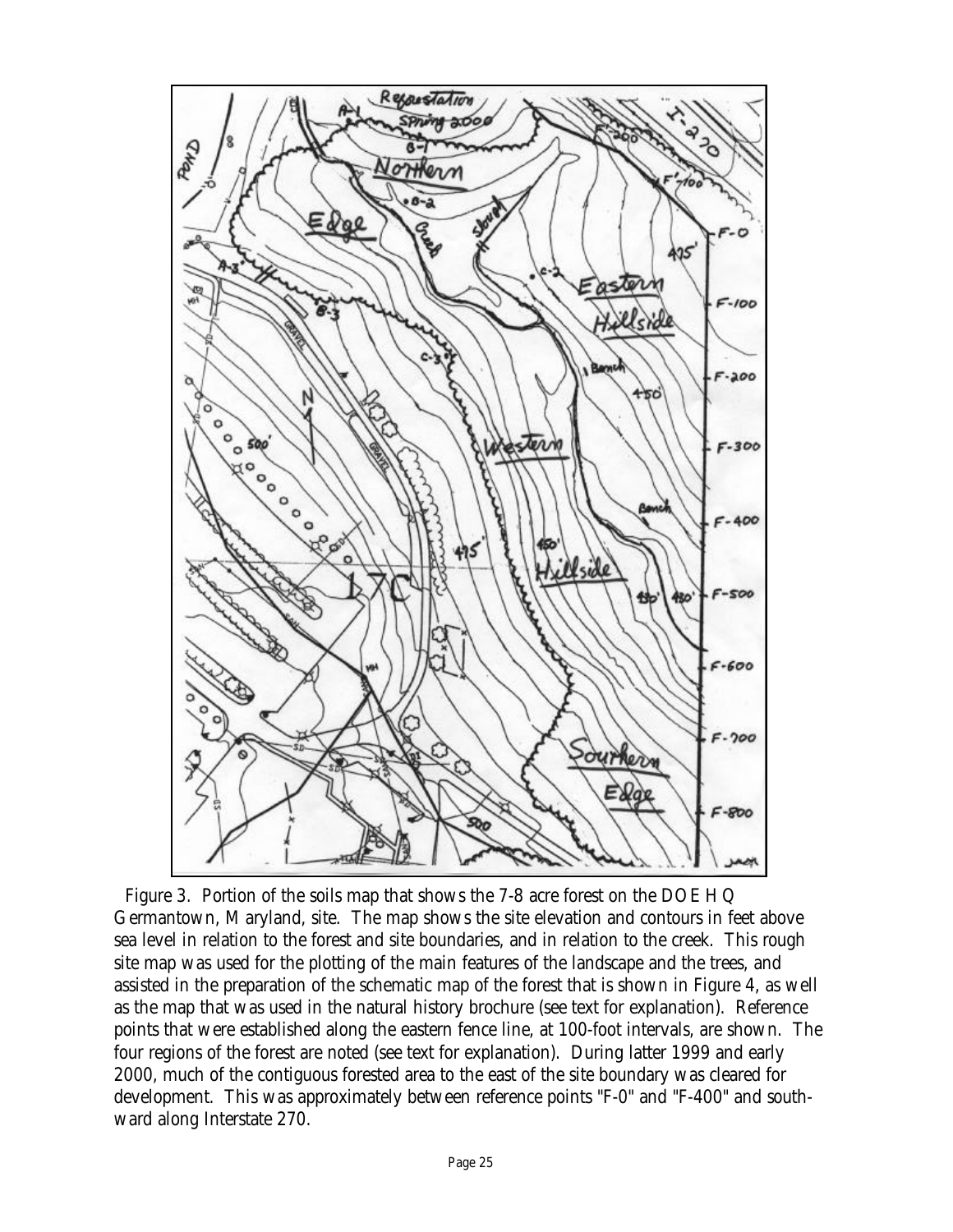

Figure 4. Schematic map of the 7-8 acre forest on the DOE HQ Germantown, Maryland, site. The map shows the forest in relation to the site boundary to the east, the pond to the north, and Interstate 270 to the northeast. Also shown are the relative locations of the creek and the Glenn Seaborg Trail that course through the forest. The largest and oldest white oaks and tulip poplar trees found during the survey are indicated, as are the estimated relative time eras for various stands of trees throughout the forest. The area that was planted for reforestation in the spring of 2000 is shown at the top center of the figure.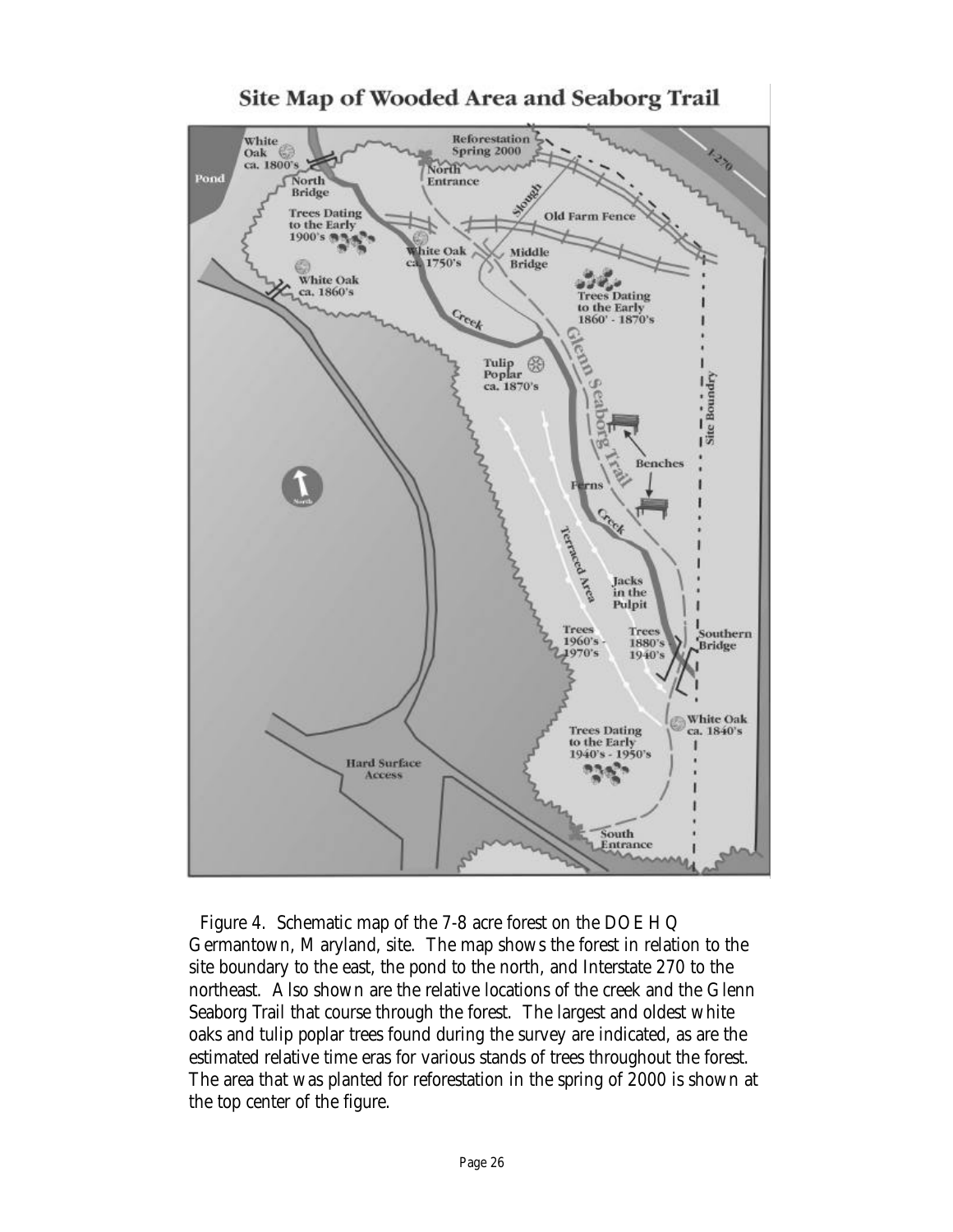Table 1. Comparison of methods for estimating the ages of trees in the Germantown forest. The counts of annual rings, d.b.h. in inches, and the estimated ages (in the middle column) were those obtained by MDNR forester David Plummer on May 16, 2000. The circumference in inches, calculated d.b.h., and corresponding estimated ages were those obtained by us for comparison. See text for full explanation. "White Oak 3" in this table is located along the Seaborg Trail opposite the terraced area in the southern edge. It is denoted with the superscript \* as a tree that we recommended be newly marked with a botanical sign along the Seaborg Trail.

| Tree of<br>Interest                                    | Annual<br>Rings     | $d.b.h.$ in<br>Inches | Estimated<br>Age in<br>Yrs. | Circumfere-<br>nce in<br>Inches | Calculated<br>$d.b.h.$ in<br>Inches | Est. Age in<br>Yrs.   |
|--------------------------------------------------------|---------------------|-----------------------|-----------------------------|---------------------------------|-------------------------------------|-----------------------|
| <b>White Oak</b><br>1 on East.<br>Hill.                | 119<br>(ca. 1880's) | 21.1                  | 105.5<br>(ca. 1890's)       | 66.50                           | 21.2                                | 106.0<br>(ca. 1890's) |
| White Oak<br>2 on East.<br>Hill.                       | 133<br>(ca. 1860's) | 23.9                  | 119.5<br>(ca. 1880's)       | 75.75                           | 24.1                                | 120.5<br>(ca. 1870's) |
| Tulip<br>Poplar -<br>South.<br>Edge                    | 47<br>(ca. 1950's)  | 17.8                  | 53.4<br>(ca. 1940's)        | 56.5                            | 18.0                                | 54.0<br>(ca. 1940's)  |
| Virginia<br>$Pine -$<br>South.<br>Edge                 | 41<br>(ca. 1950's)  |                       |                             | 41.00                           | 13.1                                |                       |
| Largest<br>Tulip<br>Poplar;<br>West. Hill.<br>at Creek |                     | 43.5                  | 130.5<br>(ca. 1860's)       | 136.00                          | 43.3                                | 129.9<br>(ca. 1870's) |
| White Oak<br>3 South.<br>Edge; at<br>Terrace *         |                     | 31.7                  | 158.5<br>(ca. 1840's)       | 100.00                          | 31.8                                | 159.0<br>(ca. 1840's) |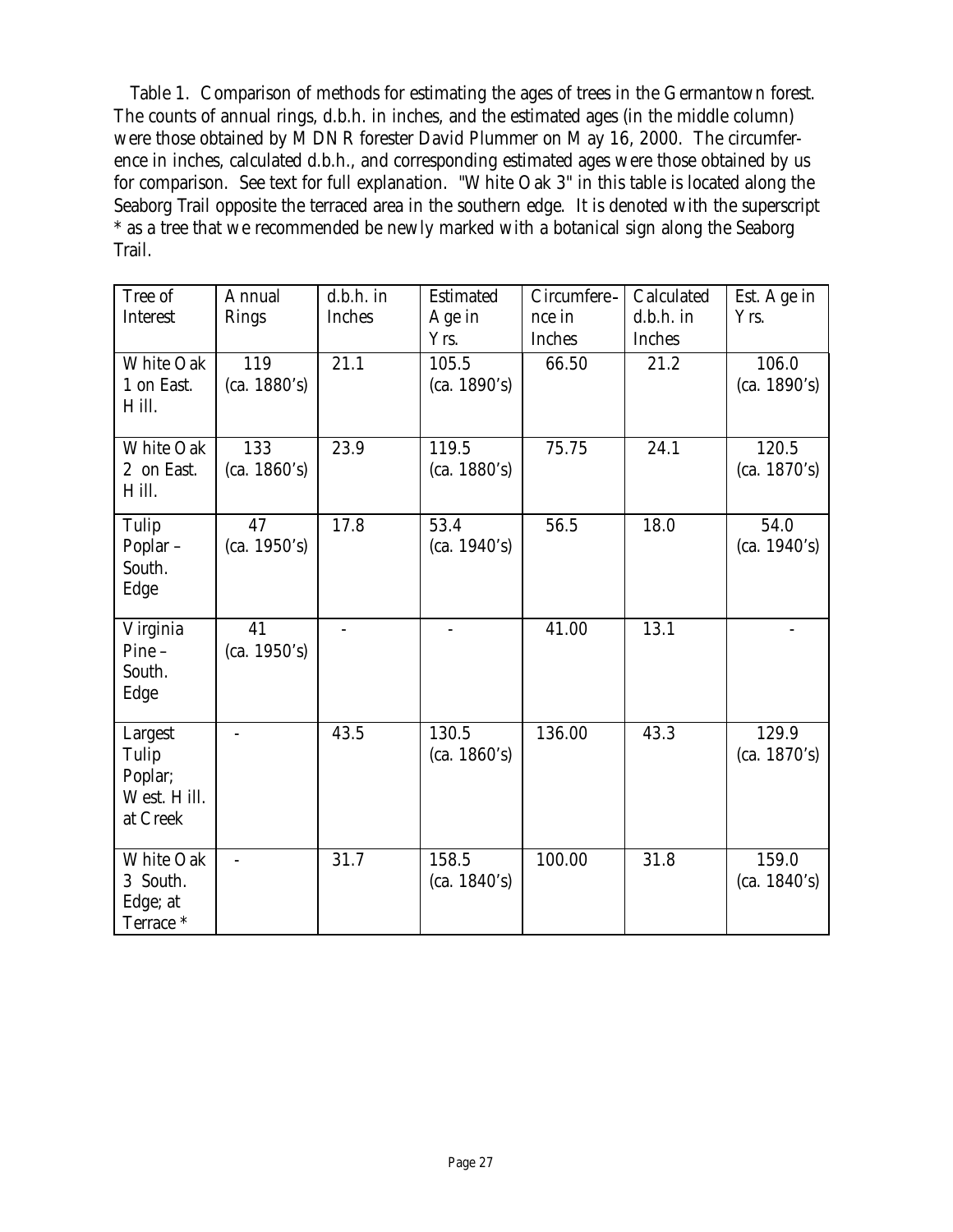**Table 2.** Estimated ages of trees in several areas of the Germantown forest based on circumferences measured on June 23, 2000, and calculated diameters at breast height (d.b.h.). The last five tulip poplar listed in this table were sampled at random from among many similar trees on the upslope of the western hillside (i.e., west of the terraced area). The two trees denoted with the superscript \* are two that were recommended to be newly marked with botanical signs along the Seaborg Trail.

| Tree of Interest          | Location           | Circumference | Calculated d.b.h. | Estimated            |
|---------------------------|--------------------|---------------|-------------------|----------------------|
|                           |                    | in Inches     | in Inches         | Age in Yrs.          |
| <b>White Oak</b>          | At Spillway &      | 120.50        | 38.4              | 191.9                |
|                           | North Bridge       |               |                   | (ca. 1800's)         |
| White Oak *               | At North           | 153.00        | 48.7              | 243.6                |
|                           | Entrance           |               |                   | (ca. 1750's)         |
| <b>White Oak</b>          | <b>Near North</b>  | 79.25         | 25.2              | 126.2                |
|                           | Entrance           |               |                   | (ca. 1870's)         |
| <b>White Oak</b>          | Near Middle        | 114.50        | 36.5              | 182.3                |
|                           | <b>Bridge</b>      |               |                   | (ca. 1810's)         |
| <b>Tulip Poplar</b>       | Near North         | 67.25         | 21.4              | 64.3                 |
|                           | Entrance &         |               |                   | (ca. 1930's)         |
|                           | Creek              |               |                   |                      |
| <b>Tulip Poplar</b>       | Near Middle        | 71.75         | 22.9              | 68.6<br>(ca. 1930's) |
|                           | <b>Bridge</b>      |               |                   |                      |
| Tulip Poplar <sup>*</sup> | <b>Near Middle</b> | 100.50        | 32.00             | 96.0<br>(ca. 1900's) |
|                           | <b>Bridge</b>      |               |                   |                      |
| <b>Tulip Poplar</b>       | Near South         | 80.50         | 25.6              | 76.8                 |
|                           | <b>Bridge</b>      |               |                   | (ca. 1920's)         |
| <b>Tulip Poplar</b>       | Near South         | 79.75         | 25.4              | 76.2                 |
|                           | <b>Bridge</b>      |               |                   | (ca. 1920's)         |
| <b>Tulip Poplar</b>       | West. Hillside:    | 37.50         | 11.9              | 35.7                 |
|                           | W. of Terrace      |               |                   | (ca. 1960's)         |
| <b>Tulip Poplar</b>       | West. Hillside;    | 31.00         | 9.9               | 29.7                 |
|                           | W. of Terrace      |               |                   | (ca. 1970's)         |
| <b>Tulip Poplar</b>       | West. Hillside;    | 36.25         | 11.5              | 34.5                 |
|                           | W. of Terrace      |               |                   | (ca. 1960's)         |
| <b>Tulip Poplar</b>       | West. Hillside;    | 33.50         | 10.7              | 32.1                 |
|                           | W. of Terrace      |               |                   | (ca. 1960's)         |
| <b>Tulip Poplar</b>       | West. Hillside;    | 28.25         | 9.0               | 27.0                 |
|                           | W. of Terrace      |               |                   | (ca. 1970's)         |